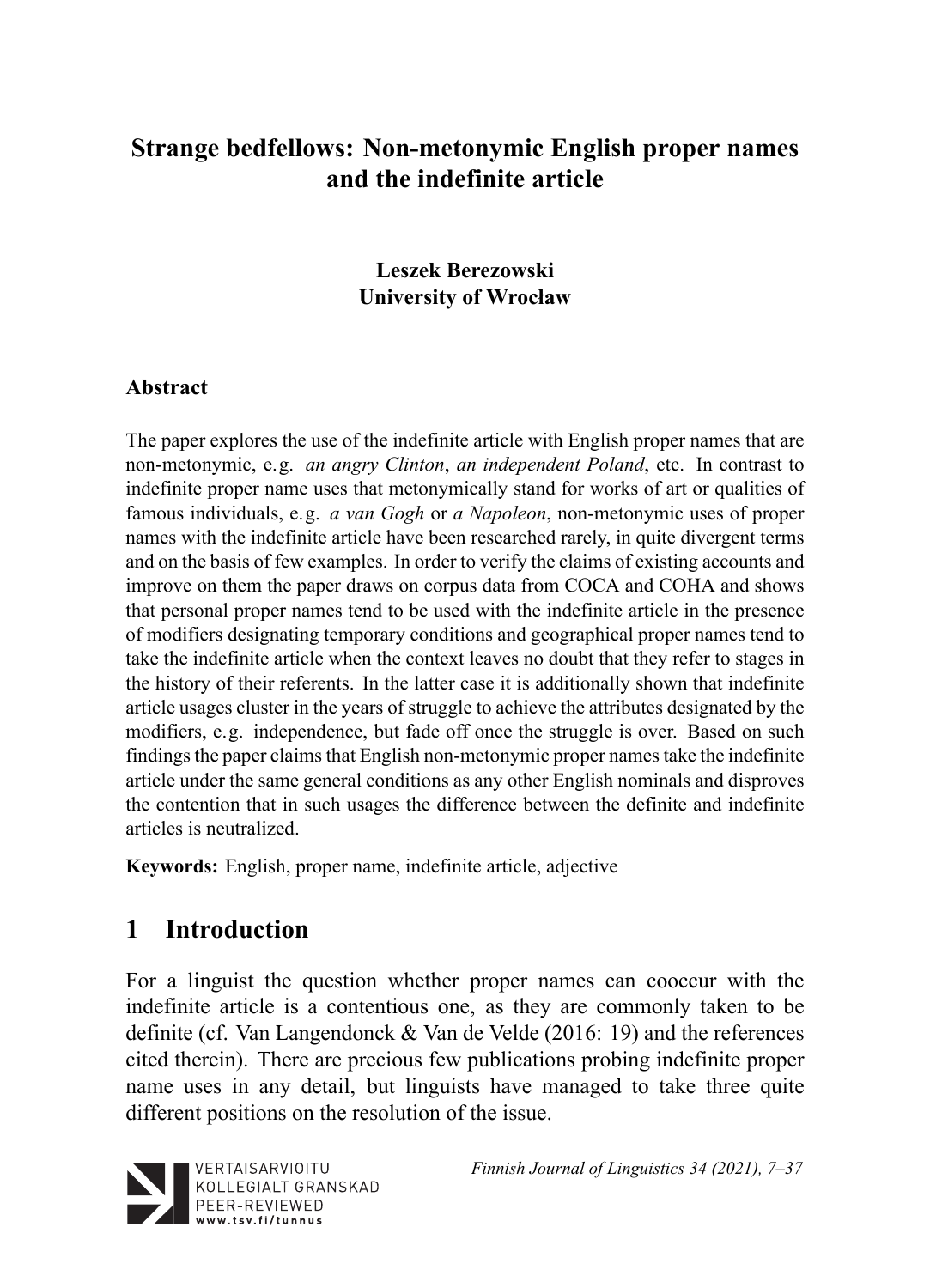One approach, typical of English descriptive grammars (e.g. Quirk et al. 1972; Huddleston 1984; Biber et al. 1999; Aarts 2011), and a few studies in English article usage, e.g. Seppänen (1982) and Chesterman (1991), is to acknowledge that proper names can take the indefinite article only in evidently metonymic uses and deny or disregard the existence of any other cases. In other words, such publications dutifully note the existence of patterns wherein a proper name preceded by the indefinite article actually stands for a work of art authored by the bearer of the name, as in (1), or the qualities epitomized by a well-known individual, as in (2), but do not go beyond commenting on a selection of such specimens variously termed *secondary uses of proper names*, *proper names behaving as common nouns*, *appellativized proper names*, *appellative uses of proper names*, etc.

- (1) The Hermitage has 3 million works of art. Our guide said that if you spent a minute in front of every piece, it would take many years to look at everything. It almost seemed as if she tried to do that in a couple of hours as she zipped from ornate room to ornate room, pointing out **a Monet** here, **a Rodin** there, **a van Gogh** in that corner, **a Raffaello** just to your right and **a Matisse** across the way. [COCA]
- (2) The importance of peace is evident in all three classics mentioned above. For instance, Haas and Deutsch point out that one is only studying voluntary integration and not the integration of Europe under **a Napoleon** or **a Hitler**. [COCA]

Another approach, typical for studies focusing on English article use and proper name typology (e.g. Hewson 1972: 89; Berezowski 2001: 212–215; Van Langendonck 2007: 176; Van Langendonck & Van de Velde 2016), is to report that besides the metonymic uses exemplified in  $(1-2)$  above there are also well-documented cases of proper names taking the indefinite article that are manifestly not metonymic, e.g.:

- (3) **An angry Clinton** interrupted moderator Jim Lehrer, who was trying to move to the next question, to say he had to "defend the honor of my state. The difference between Arkansas and the United States is that we're going in the right direction and this country's going in the wrong direction," he said. [COCA]
- (4) Perhaps the most worrisome casualty of the new American diplomacy is the U.S.-European partnership that was the driving force for a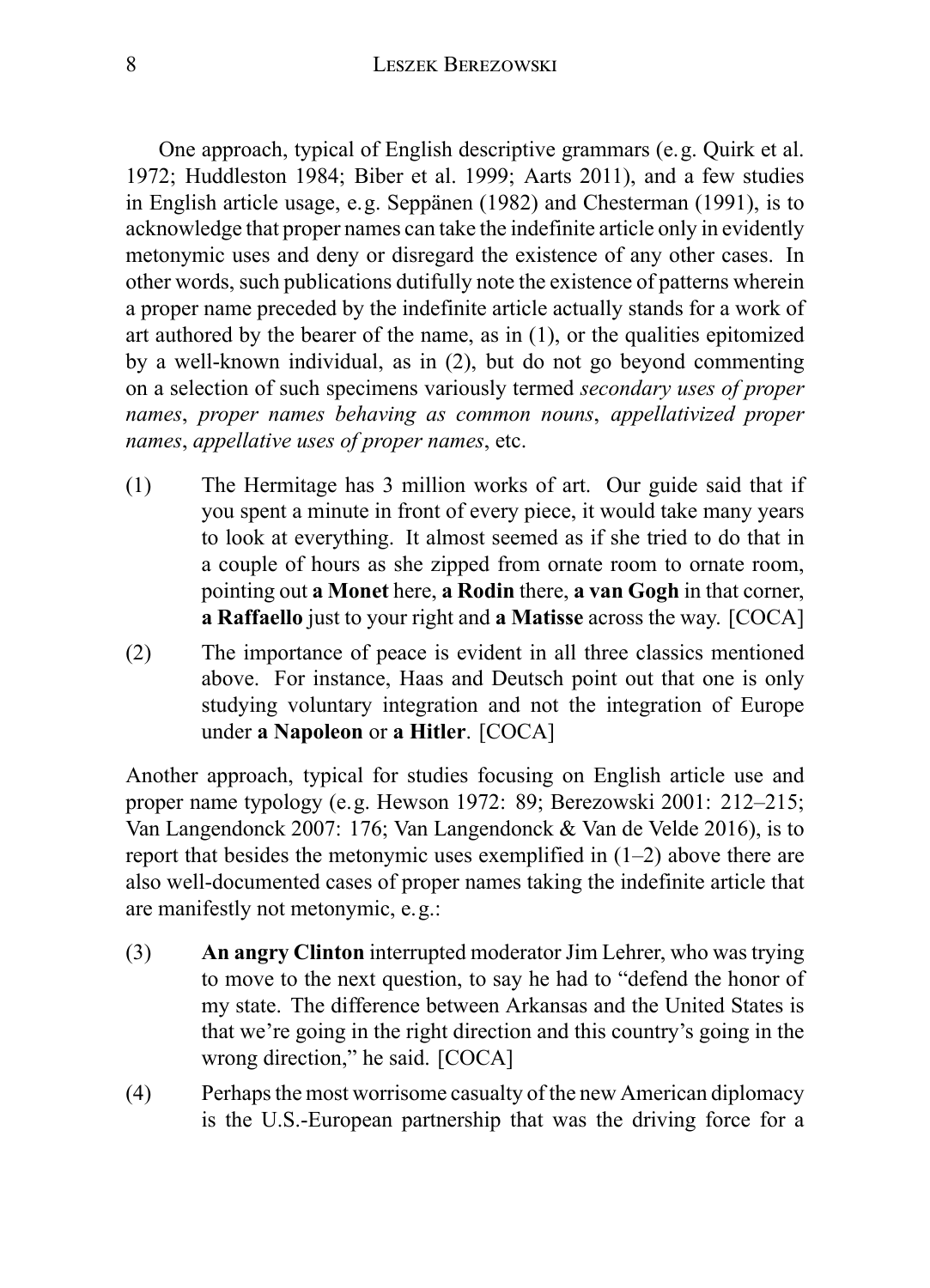liberal global order from 1945 until 9/11. Throughout that entire period, the United States encouraged development of **a more united Europe** that would share the burdens of world leadership. President John F. Kennedy set the tone at Independence Hall on July 4, 1962, when he said, "We don't regard **a strong, united Europe** as a rival, but as a partner." [COCA]

As noted in Van Langendonck (2007: 176), proper names featuring in such examples are modified (cf. the use of the adjectives *angry*, *strong* and *united*) but they refer to unique entities, e.g. the forty-second US president in (3) and the continent stretching from Portugal to the Urals in (4), and should thus be treated on a par with any other proper names. In onomastic literature such usages are typically labeled *proprial*, but in studies focused on English article use this term is seldom found, so a more descriptive label will be relied on below. Since the usages illustrated in (3–4) do not involve metonymies, they will be simply referred to in this paper as *non-metonymic*.

A third approach, based on an analysis developed in Paul (1994), tries to strike some kind of compromise between the two positions outlined above in that it does acknowledge the existence of non-metonymic examples of proper names taking the indefinite article, as illustrated in (3–4), but classifies them as secondary uses, i.e. lumps them together with the clearly metonymic usages exemplified in (1–2) above. The rationale behind such a treatment is the claim that the presence of an article and a modifier makes a proper name refer only to a manifestation of its bearer (Payne & Huddleston 2002: 521), somewhat more vividly defined in Matushansky (2015: 4) as a spatial-temporal slice or an aspect of the entity bearing the proper name, e.g. the period in which Clinton showed anger in (3), the time when Europe is strong and united in (4), etc. Besides these two publications such an approach is espoused also in Matushansky (2006; 2008) and in von Heusinger & Wespel (2007), where it is argued for at some length.

This paper will in principle subscribe to the third of the positions outlined above, but it will question the erasure of the difference between the use of the definite and the indefinite article presumed in that line of thinking (e.g. Payne & Huddleston 2002: 521; Matushansky 2006: 291; 2015: 4; von Heusinger & Wespel 2007: 340). Specifically, in contrast to the analyses assuming that the choice of the article in non-metonymic modified proper name usages is largely irrelevant, the paper will show that the indefinite article tends to be used in such cases under highly specific conditions that follow from its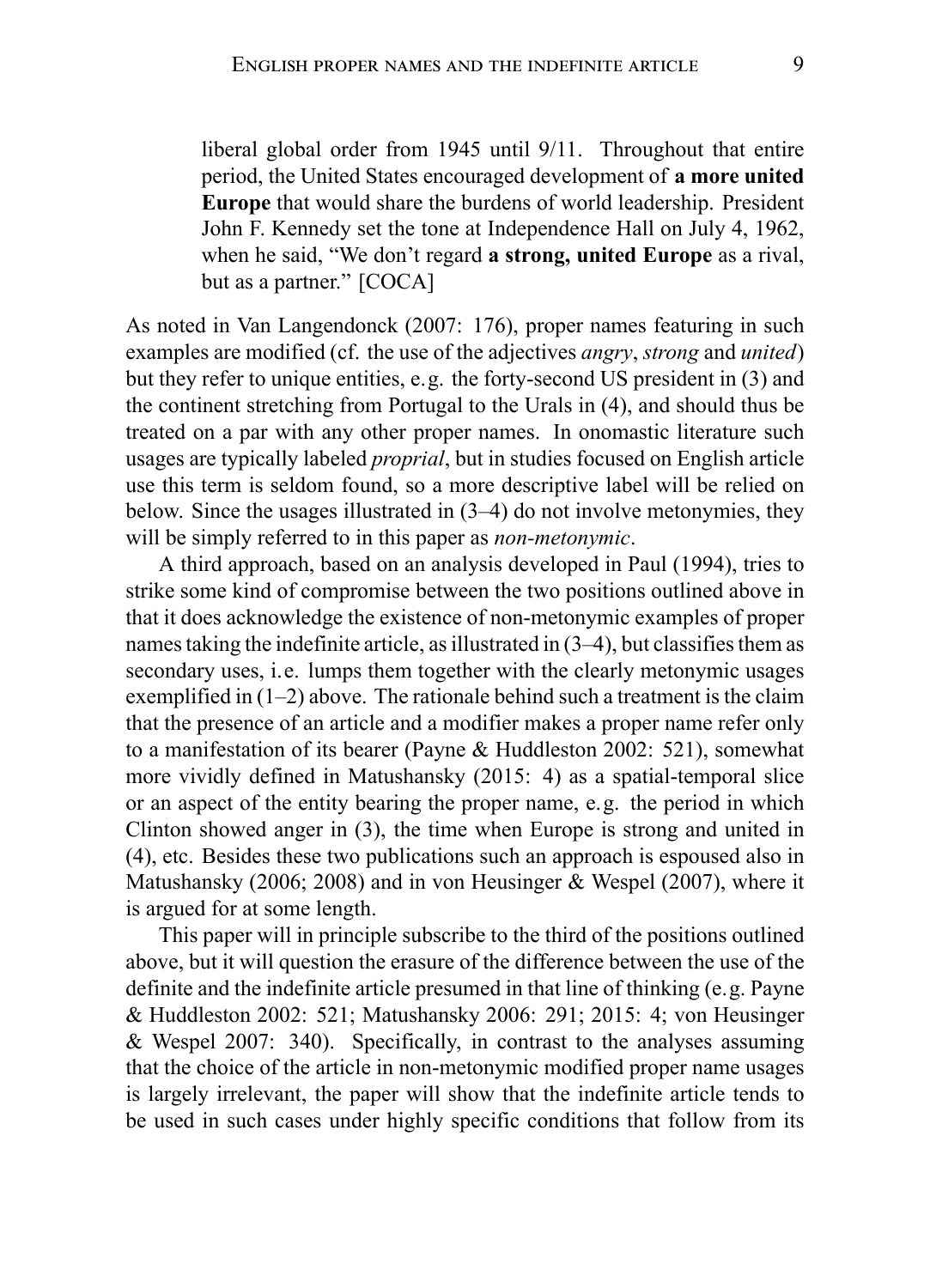basic properties and, consequently, clearly differ from the conditions inviting the use of the definite article. In other words, the goal of the paper is to demonstrate that the key properties of the English indefinite article described in studies researching its more typical uses apply also to non-metonymic modified proper name usages illustrated in (3–4) above.

The paper is organized as follows. § 2 describes the sources of examples used in the analysis and their retrieval, § 3 reviews previous discussions of non-metonymic proper name uses with the indefinite article, § 4 investigates the roots of the incompatibility of the indefinite article and proper names, § 5 develops a unified account of such usages by drawing on examples of modified personal proper names illustrated in (3) above, § 6 extends that account to modified geographical proper names exemplified in  $(4)$ , and  $\S 7$ draws final conclusions.

### **2 Data**

The paper is based on data retrieved from the Corpus of Contemporary American English (COCA) save for § 6, where the argument partly rests on historical evidence sourced from the Corpus of Historical American English (COHA). The only exception is the gargantuan final example drawn from a guidebook. The two principal reasons for the choice of COCA were its size and structure. COCA is balanced by genre and at the time of writing comprised more than one billion words, which gave a fair chance that even low frequency usages would be represented. Another reason was that one of its sister corpora is COHA, which at the time of writing reached roughly half of COCA's size and covered the time period from the 1820s to the 2010s. The two corpora differ in genre composition and are not fully compatible, but the difference is immaterial for the study at hand, as it does not rely on comparing diachronic frequency data. In fact, the only historical information it depends on is identifying the years from which particular examples in § 6 actually come.

Both corpora were searched online in a four-stage procedure. The first step was to query each corpus for tokens of proper names preceded by an adjective. One reason for starting off with such a general query was that any more direct search for tokens of article use with non-metonymic proper names modified by adjectives, e.g. by using search strings like "ART ADJ NAME", "an ADJ NAME", etc., produced results that missed many personal proper name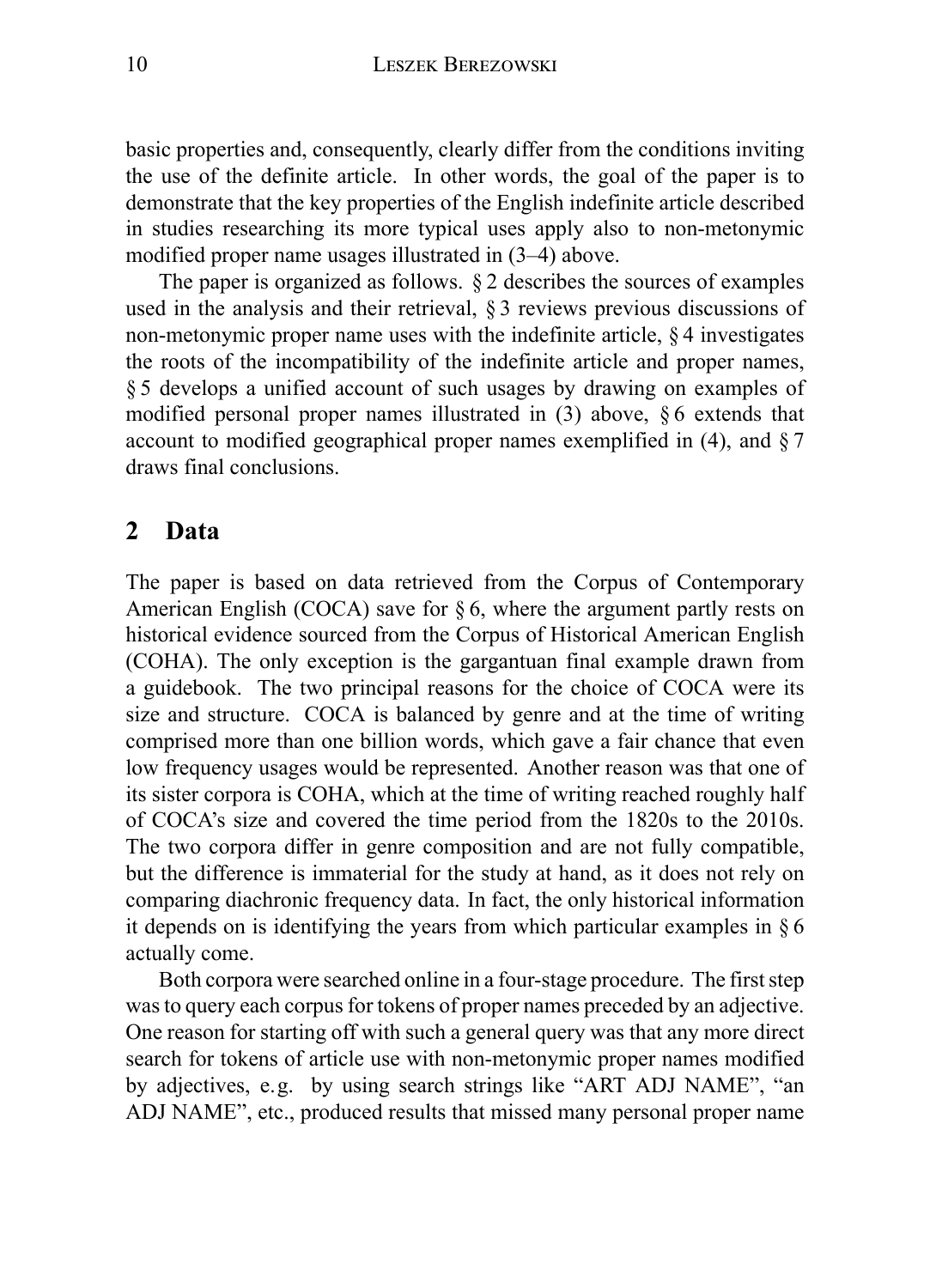usages, e.g. *a beaming Clinton*, *an angry Obama*, etc., that could be easily retrieved by performing more specific searches, e.g. "ART ADJ Clinton", "ART ADJ Bush", etc. Another reason was that any query including the definite or indefinite article was bound to produce results excluding all cases where no article was used, e.g. *young Kennedy*, *newly independent Namibia* etc., which would also skew the results. Consequently, it was imperative to cast the net wider and then gradually narrow down the results.

As might be expected, the use of the search string "ADJ NAME" to retrieve tokens of proper names preceded by adjectives produced results that were plentiful, quite varied and mostly irrelevant for the purpose at hand. The hits ranged from *the late John McCain* to *Muddy Waters*, *Big Mac* and *Lower Manhattan*, to quote only a few examples, but their article usage was intact and some of them were bona fide instances of modified non-metonymic proper names. Sifting through the results was laborious, but given enough time and patience to examine them in detail, it was possible to identify three sets of adjectives: those that most frequently collocated with personal proper names and the indefinite article, those that most frequently cooccurred with personal proper names and the definite article / no article, and those that most frequently collocated with geographical proper names and the indefinite article. Since the task of isolating these adjectives was time-consuming, it was decided that the procedure would be limited to identifying 5 adjectives in the first two sets based on COCA and three in the third one based on COHA. The first set comprises *angry*, *beaming*,*relaxed*,*smiling*, and *tired*, the second one *great*, *famous*, *late*, *old* and *young*, and the third one *divided*, *independent* and *united*.

As has been noted above, in the case of both corpora more specific searches for proper names modified by adjectives produced more reliable results than general queries. In order to make sure that no tokens would be missed, in stage three both corpora were thus searched for proper names modified by each of the adjectives qualified to a particular set. In other words, COCA was queried for tokens of proper names preceded by *angry*, *famous*, etc., COHA was searched for instances of proper names modified by *independent*, *divided*, etc., and the results were checked one by one to weed out any items that were not genuine examples of non-metonymic proper names preceded by a modifier. The examples that were eliminated included, for instance, all specimens in which a modified proper name was itself a modifier of another noun, e.g. *an old Kennedy admirer*, any cases where items marked as adjectives in the search returns on closer inspection turned out to be verbs, e.g. *The massage had relaxed Anthony*, etc.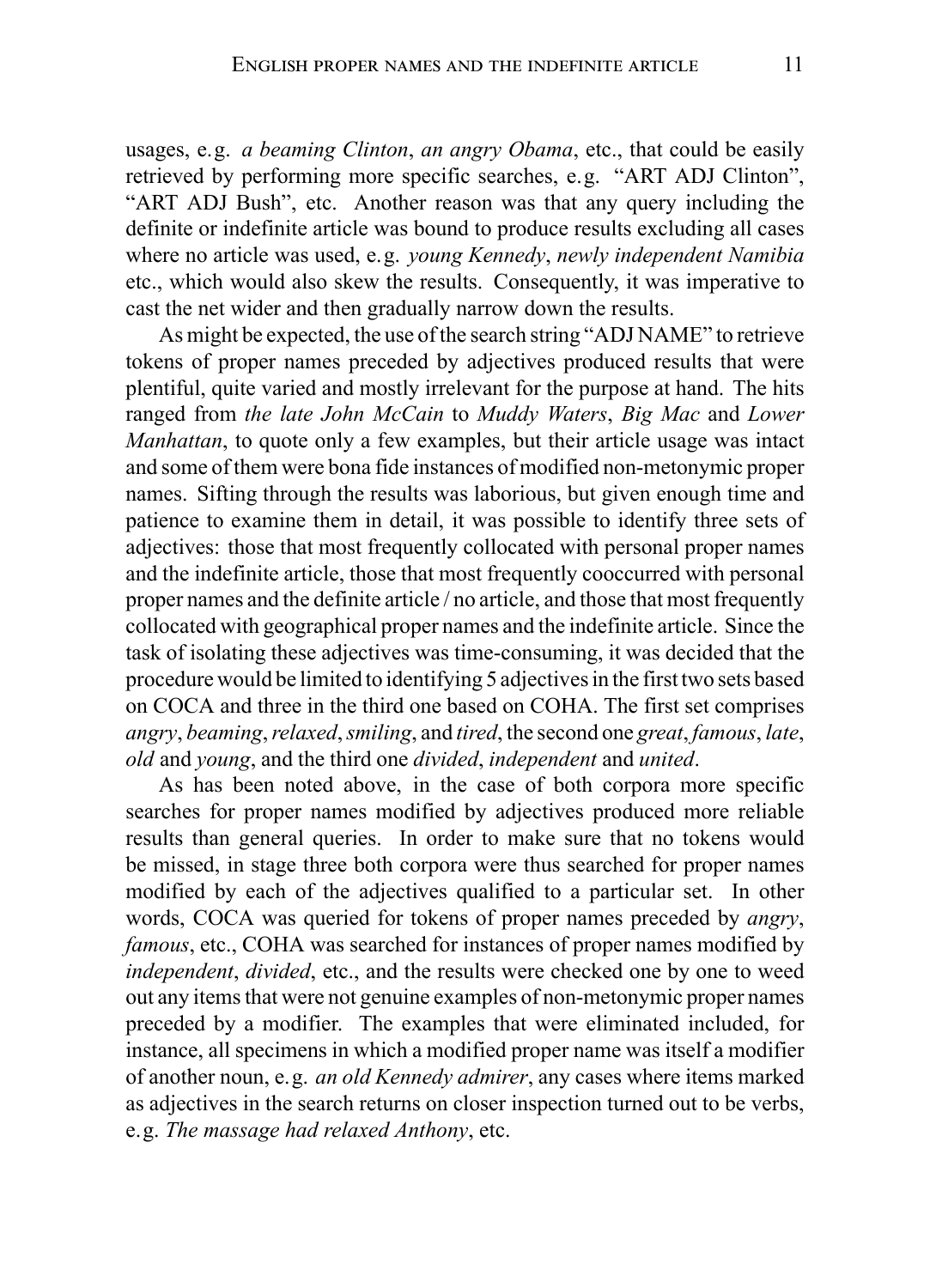The final step of the procedure was counting how many genuine examples of modified non-metonymic proper names were preceded by the indefinite article, the definite article, or no article at all. It made it possible to capture the full picture of article use and arrive at reliable figures. Another side effect of tallying article usages in the final step of the procedure was that examples of multiple modifier use, e.g. *a much better composed and relaxed Nixon*, did not have to be searched for separately but were included in the data retrieved in step three.

### **3 Previous scholarship**

Recent studies of non-metonymic proper name uses taking the indefinite article, as exemplified in (3–4) above, are scant but, incidentally, the two most important ones date from the same year. The most detailed account so far is Van Langendonck (2007: 176–179) and it will be reviewed first.

Van Langendonck's explanation is cast in terms of indefinite article functions. Specifically, he claims that in nominals like *an angry Clinton* the indefinite article serves in three distinct functions which he dubbed (i) *countability*, (ii) *expressivity* and (iii) *temporary state of the name bearer* (Van Langendonck 2007: 178). The concept of the countability function is rooted in a broader view of the indefinite article in which it is defined by the range of functions it fulfills. The two primary ones in English are introducing new referents into discourse and indicating that a nominal is countable. The first of these functions is evidently inactive in nominals like *an angry Clinton*, as they do not serve to introduce new referents (Van Langendonck 2007: 177), but there is no evidence for the deactivation of the second one, since proper names are inherently countable, so it is presumed to apply.

In Van Langendonck (2007) and likewise in Van Langendonck & Van de  $V$ elde $(2016)$ , that is taken to mean that in any such cases the proper name remains definite, since the indefinite article is claimed to operate as a countability marker only, which presumes that the functions of the indefinite article are independent of one another as if they were separate entities. The remaining two functions posited in Van Langendonck (2007) are more straightforward. Expressivity serves to intimate a contrast between the condition of the referent actually referred to, e.g. Clinton venting some anger in (3), and his other emotional states, and the third one is self-explanatory in indicating that the condition of the referent, e.g. Clinton's anger in (3), is temporary.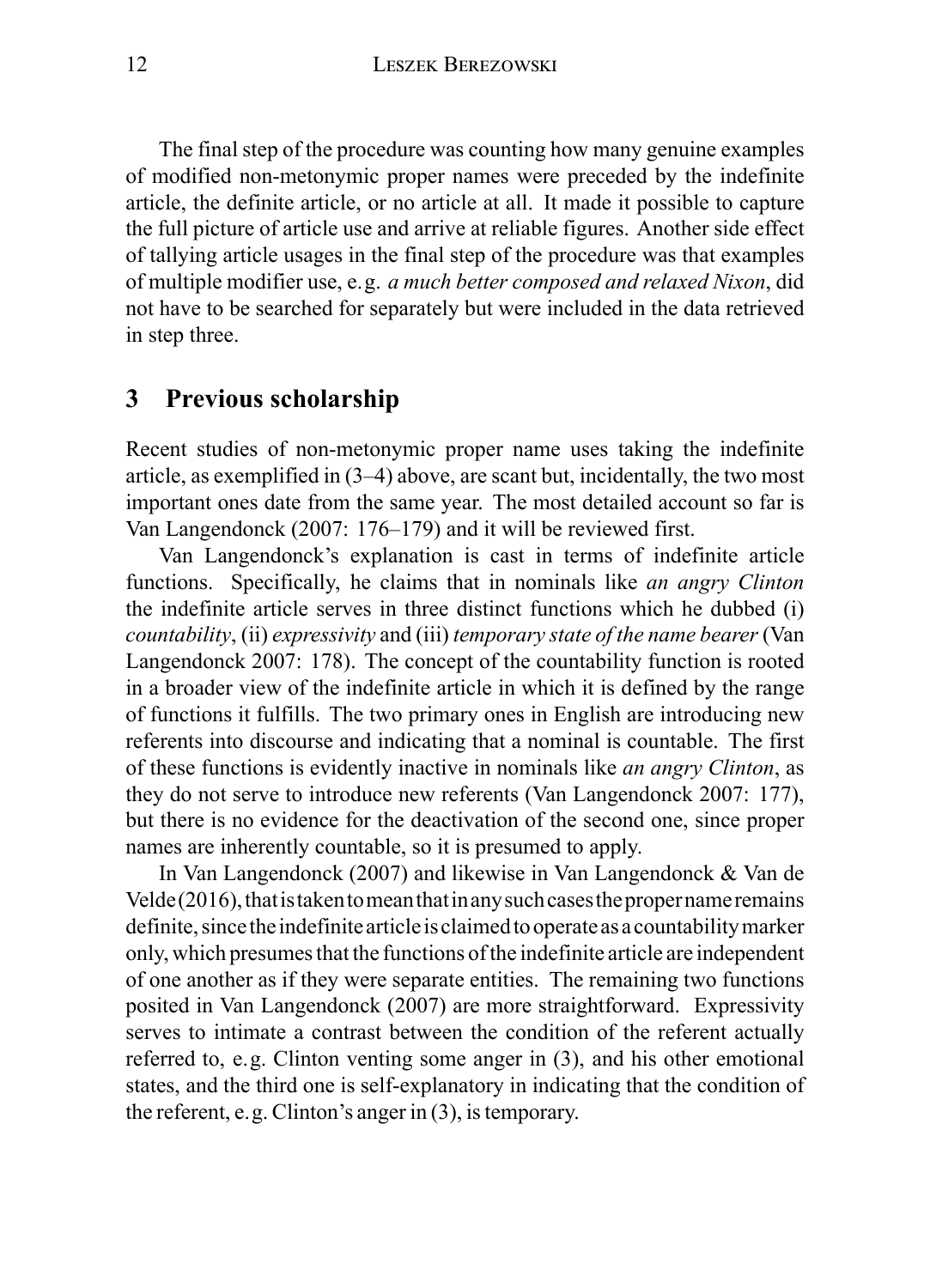Such an approach focuses on capturing fine shades of meaning expressed by proper names when they take modifiers along with the indefinite article and remain non-metonymic, but it does so in a way which is difficult to verify. For one thing, it attributes all these shades of meaning to the use of the article itself and neglects any other contributions to the meaning of the nominal. The intimation of a comparison in *an angry Clinton* may well be due to the fact that the proper name is modified by an adjective and the temporary nature of the condition referred to may be inferred from the meaning of that adjective, but the explanation based on article functions does not explore any such options.

Secondly, the stipulation of particular indefinite article functions is not paralleled by identifying factors instrumental in activating them, which makes it impossible to verify in any objective way if such functions are truly operative in English and if so, to what extent they carry the meanings they are accorded. And thirdly, this explanation takes indefinite article usages as the point of departure and seeks to capture their meanings by invoking a number of indefinite article functions, but it does not address the more basic question why the indefinite article is selected in nominals like *an angry Clinton* instead of the definite one and when it is grammatical to do so. This approach is thus rich in intuitions that will be explored in the following sections, but it is short on testable predictions that could be verified against a body of corpus examples and is framed in terminology that is not much used in most modern indefinite article studies.

An alternative explanation is offered in von Heusinger & Wespel (2007). It is far more technical in that it seeks to capture the meanings carried by proper names taking modifiers and an article in the formulas of formal semantics, but the key concept it relies on is the notion of *name bearer manifestation*, i.e. a time interval in which a particular feature of the name bearer is manifest (von Heusinger & Wespel 2007: 338–339), later fine-tuned in Matushansky (2015: 4) to stand for a spatial-temporal slice or an aspect of the entity bearing the proper name. Specifically, von Heusinger & Wespel (2007: 337–340) claim that preceding a proper name with the definite or indefinite article introduces a variable over such manifestations, and if the variable is filled by an adjective, it triggers a contrast with other manifestations of the same individual; e.g. the use of an adjective in *an angry Clinton* invites comparisons with other manifestations / spatial-temporal slices of the same referent.

Von Heusinger & Wespel (2007) formalized the concept of name bearer manifestations introduced somewhat informally in Payne & Huddleston (2002: 521) and prefigured in Kleiber (1981), but their account is based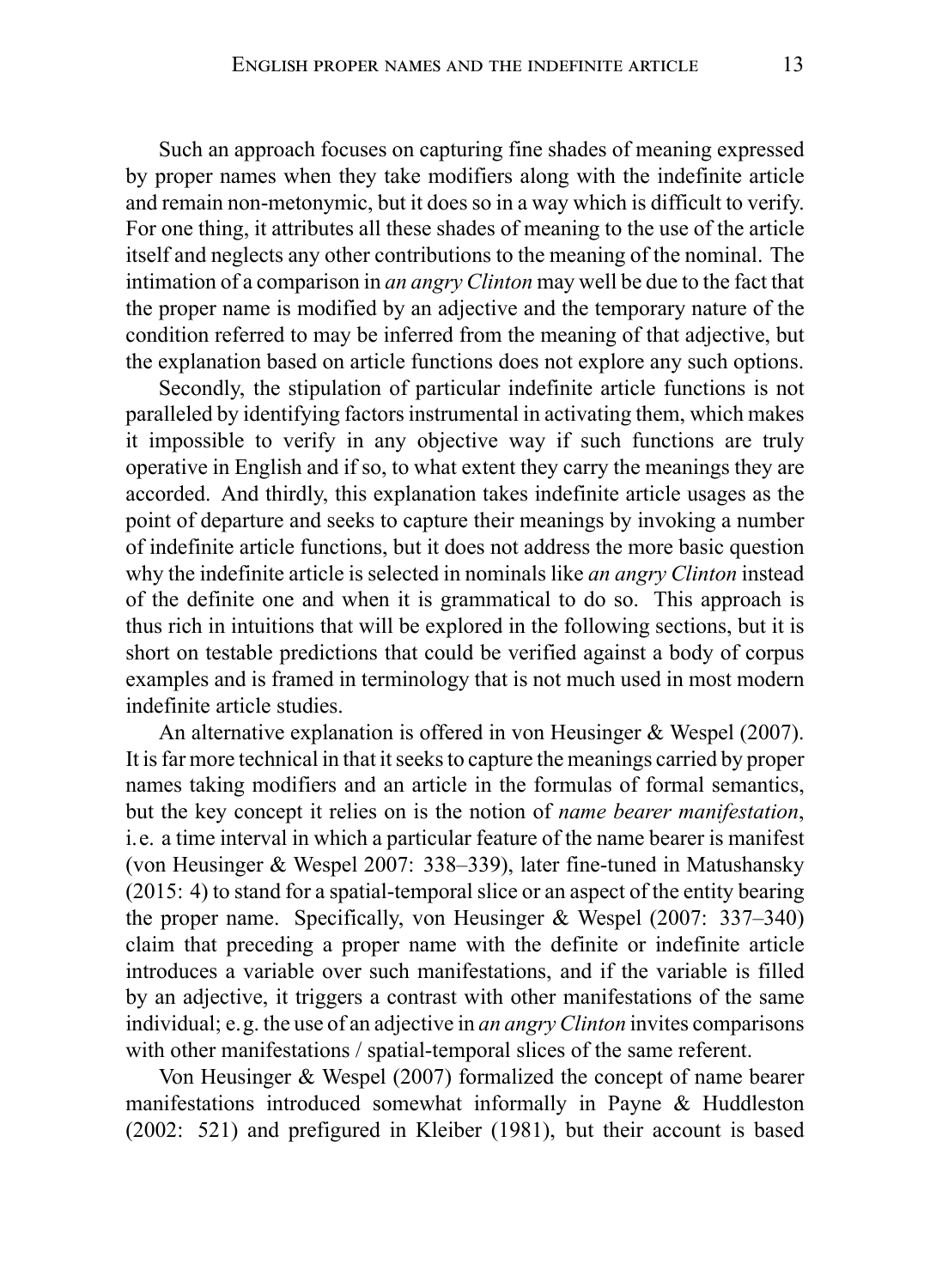on the assumption that the definite article and the indefinite article are interchangeable in triggering such manifestations. Just like Payne & Huddleston (2002), von Heusinger & Wespel (2007) neither make any attempt to discern any differences between preceding a modified proper name with the definite or the indefinite article, nor show that in the contexts they consider any such differences have been neutralized. They simply proceed on the assumption that in modified proper names there is no difference between choosing the definite or the indefinite article, which is quite surprising given the stark differences between the meanings of the English articles evident in scores of other contexts. Ultimately, the account put forward in von Heusinger & Wespel (2007) suffers thus from the same flaw as the much more traditional explanation in Van Langendonck (2007) in that striving to capture the meanings carried by proper names that are modified and take an article it does not address the question why a particular article is used with a modified proper name and when it is grammatical to do so.

The same assumption is taken for granted by Matushansky (2006; 2008; 2015), but the account to be developed below will show that it is fallacious, as the factors triggering the use of the indefinite article with non-metonymic proper names are the same as elsewhere in English and, consequently, substantially different from the conditions calling for the use of the definite article in such a context.

## **4 The incompatibility of the indefinite article and proper names**

As noted in numerous studies listed in Van Langendonck & Van de Velde (2016: 19), proper names are inherently definite, which puts them in a fairly obvious contrast with the indefinite article. In order to account for usages in which such mismatched grammatical devices co-occur, it is thus imperative to explore the roots of their incompatibility first.

Proper names are quite peculiar nominals in that their reference does not depend on the context but is guaranteed to remain the same in any circumstances, e.g.:

(5) Excuse me. We have a V.I.P. Function here. I need to ask you guys to leave, please. The gentleman behind **the bush**, you have to leave, please. [COCA]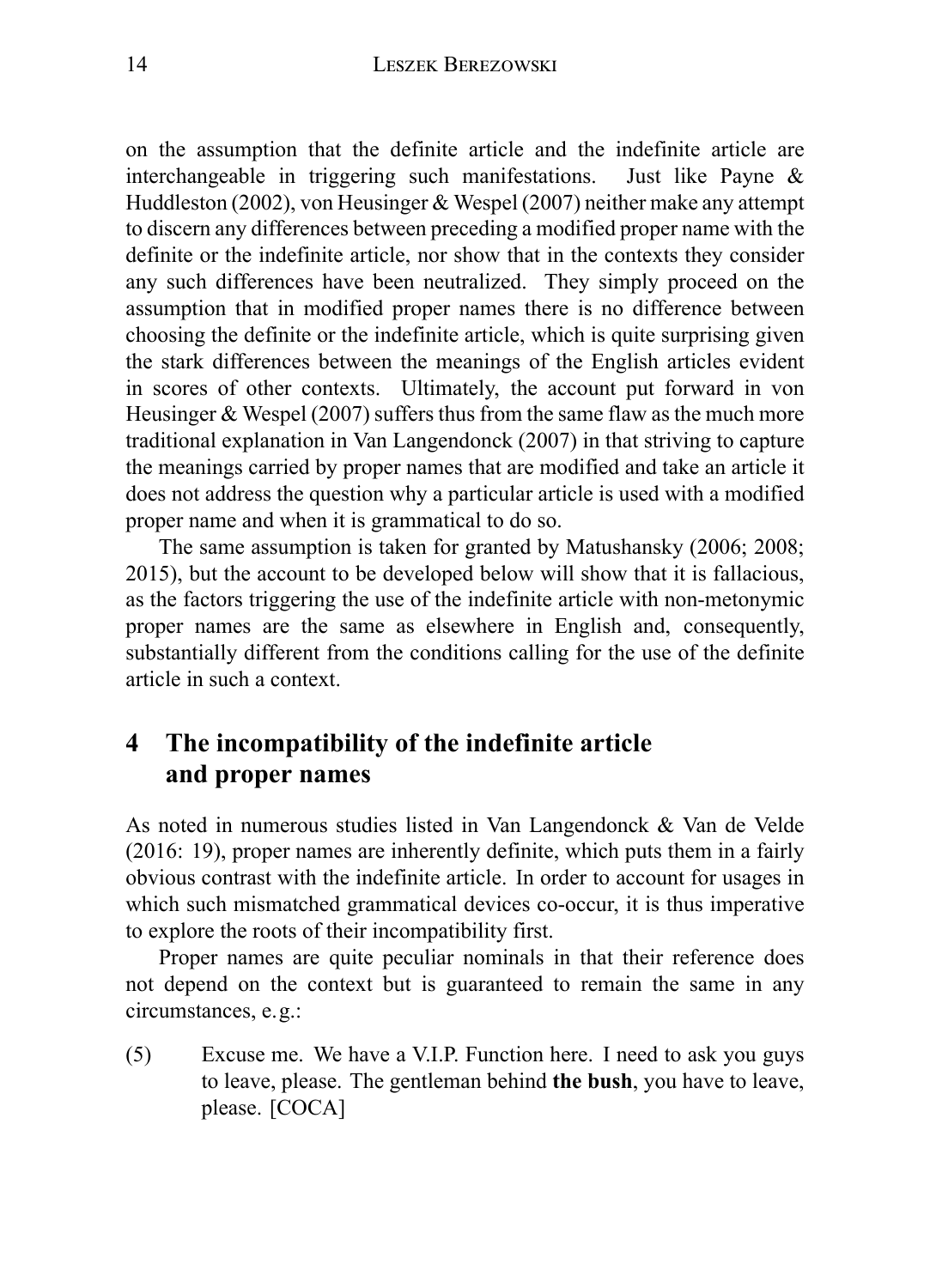(6) Tonight's victory is evidence that the party establishment, the party base is somewhat solidly behind **Bush** despite his loss in New Hampshire. [COCA]

The excerpt in (5) comes from a movie script, so the referent of *the bush* is most likely plainly visible to all viewers on the screen and can be uniquely identified with little effort, but in other circumstances the same nominal may refer to a different plant any time it is spoken or written, depending on who uses it, where and when, while the referent of the proper name *Bush* in (6) remains rigidly the same across any context. In contrast to other definite nominals, the reference of proper names is thus inflexible, which made Kripke (1980) and scores of his followers term them *rigid designators*.

Historically, the constancy of proper name reference has been accounted for in terms of two principal models ultimately based on the ideas first fielded by John Stuart Mill and Bertrand Russell, respectively (Berezowski 2001). Both approaches have been the seedbeds for several further proposals (for a concise review, cf. Van Langendonck 2007), but they all draw on two principal insights. The former theories, commonly termed *Millian*, claim that proper names are different from any other vocabulary in that they are directly attached to the entities they denote and do not depend on disclosing their attributes (Mill 1843: 20). In other words, proper names do not have to indicate any features of their referents, which has been later captured in the generalization that proper names do not mean; e.g. any individuals whose last name is *Bush* need not have bushy eyebrows and/or hair, Greenland does not have to be green, etc. The latter theories, dubbed *Russellian*, claim that proper names are different from any other vocabulary because in fact they are bundles of definite descriptions, i.e. statements adding up to unique definitions of their referents (Russell 1971: 174). In that view definite descriptions form thus an intermediate step between a referent and its name, which ensures that the latter is unique and context-independent; e.g. the name *George W. Bush* may be paired with the descriptions "the forty-third US president", "the son of the forty-first US president, who also became US president", etc. For a review of such proposals from a linguistic standpoint cf. Coates (2006).

The practical significance of the stability of proper name reference is best appreciated by noting the variety of linguistic devices that are deployed to uphold it whenever it is jeopardized by the fact that clearly different referents use identical names. For example, if there are a number of people with the same last name in a given situation, the clarity of reference is easily restored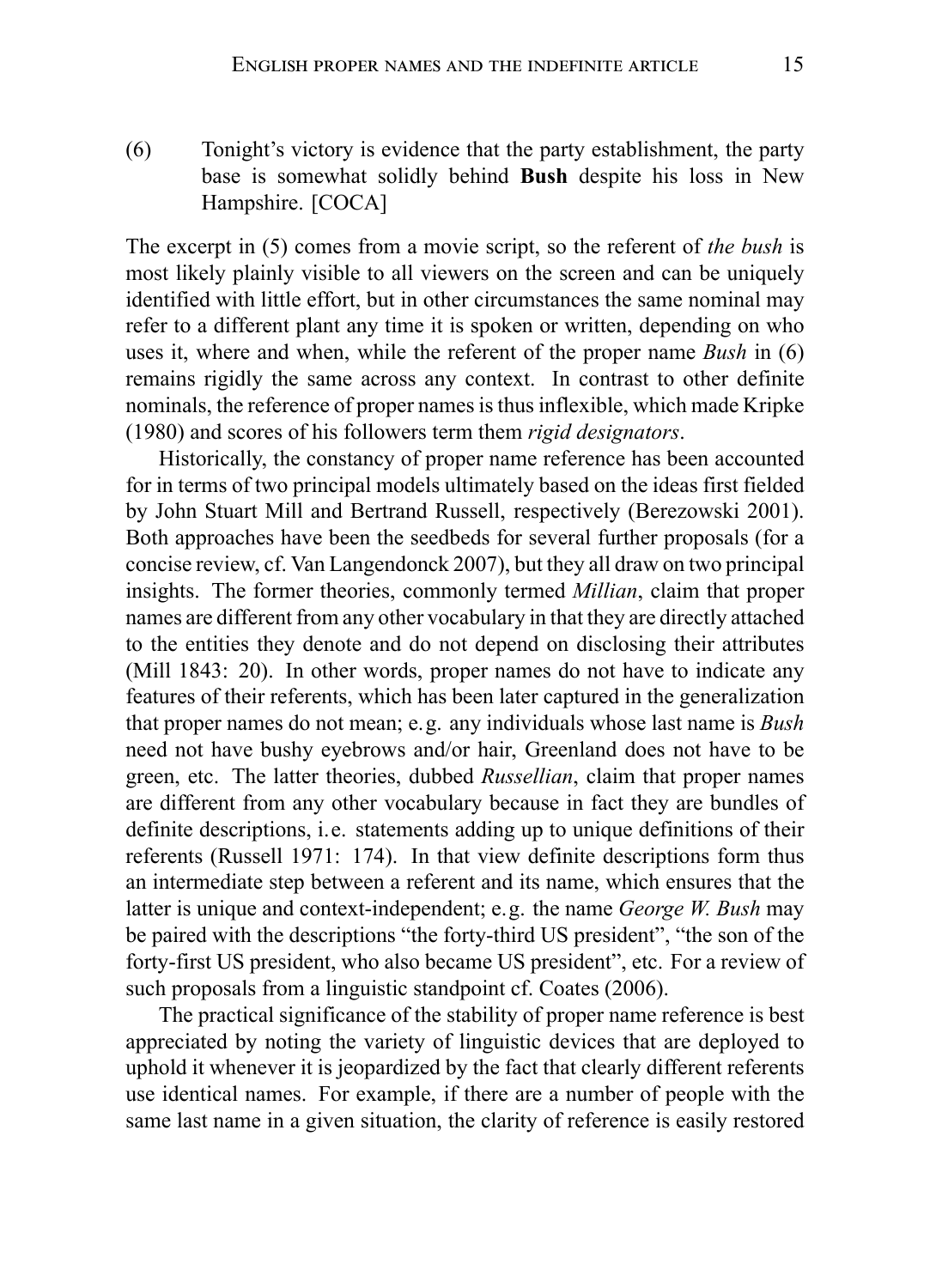by resorting to first names, mid names, nicknames, initials, selected adjectives or their combinations; e.g. to distinguish between two former US presidents called *George Bush*, the younger one can be referred to as *George W. Bush* or *GWB*, and the older one as *George Herbert Bush* or *George Bush senior*. Popes and monarchs with the same first names are kept distinct by numbering them, e.g. *Elizabeth II* vs. *Elizabeth I*, and the same effect can be achieved by following identical first names with brief referent descriptions, e.g. *John the Baptist*, *John the Evangelist*, etc.

The use of such expedients throws into even starker relief the classic observation that referents are uniquely attached to proper names, which makes the latter incompatible with the basic specifications of the indefinite article illustrated below:

(7) When Henry Kissinger talks about world order, to some it might seem as if he is living in **a previous century**. The 17th, perhaps. [COCA]

The use of the indefinite article in (7) leaves no doubt that the nominal *a previous century* refers to a single countable entity, but that is the only point of similarity between nominals preceded by the indefinite article and proper names. The most crucial difference is that the referent of an indefinite nominal is type identifiable only (Gundel et al. 1993: 275–276), which means that the use of the indefinite article instructs the readers that there is enough information provided in the context to work out what kind of referent is intended but not which one it is. In (7) the readers are thus cued that the referent of the indefinite nominal is one of the centuries preceding the time in which the text was written but it does not matter which specific century is referred to because the author did not intend this level of precision to be necessary for correct text comprehension, as is clearly demonstrated by the brief second sentence in the same example.

The facet of the indefinite article that has been studied the most is its role in anaphoric relationships and their contribution to discourse structure (for a synopsis of approaches and specific proposals, cf. von Heusinger 2006). However, as has been shown in Van Langendonck (2007: 153) and reiterated in Van Langendonck & Van de Velde (2016: 18), proper names do not participate in such relationships, which means that in order to explore indefinite article uses with non-metonymic proper names, its broader descriptions need to be invoked. One such model, originally broached in Hawkins (1978) and then refined in Hawkins (1991), claims that the key property of the indefinite article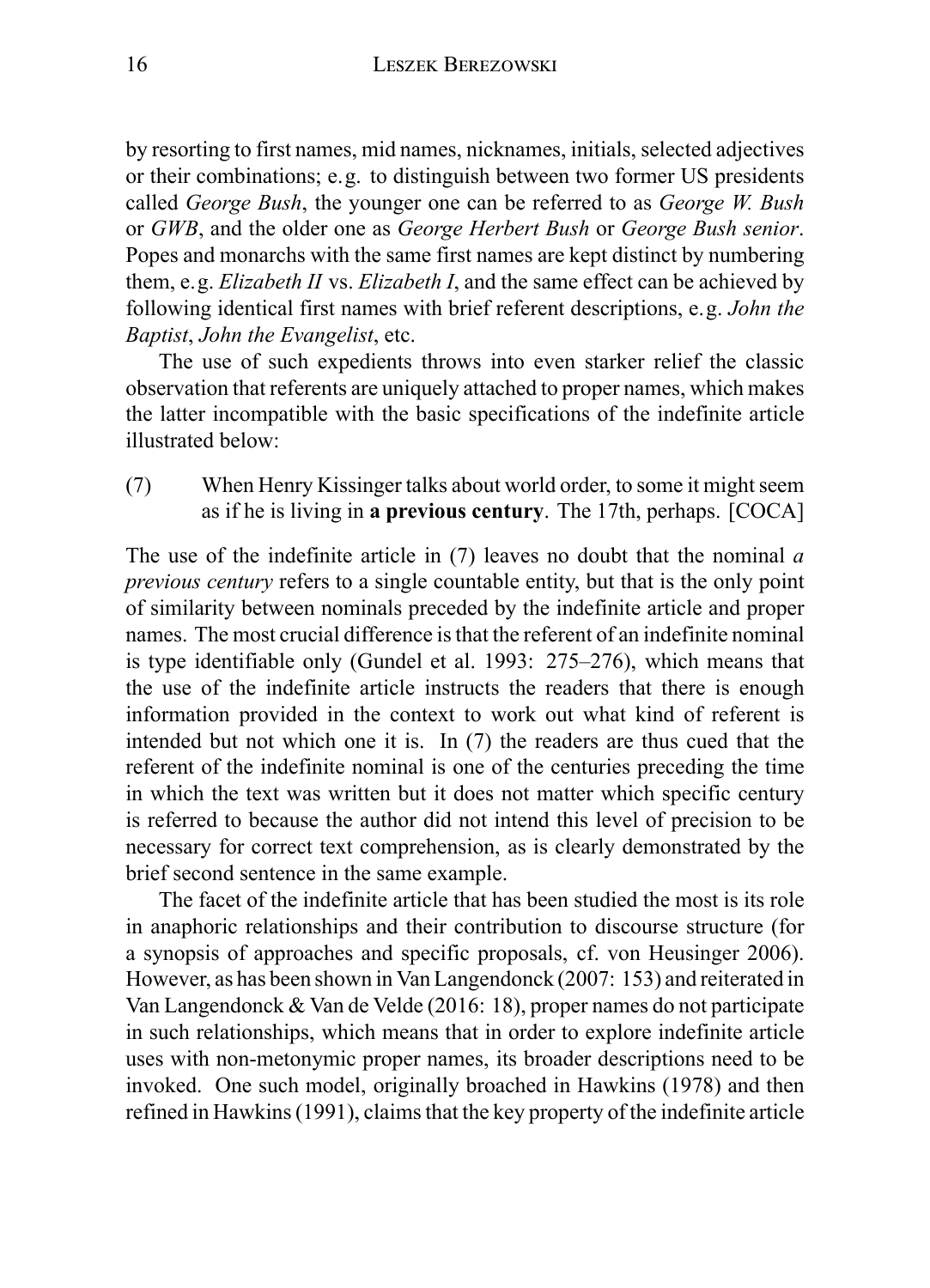is exclusive reference, i.e. marking that a nominal refers to a single item freely selected by the speaker/writer from a set containing at least two of them (Hawkins 1991: 426), and that approach is general enough to be applicable to the proper name usages to be discussed in the following sections.

In that perspective the use of an indefinite article is for the hearer/reader good and bad news at the same time. On the one hand the news is bad since once the speaker/writer has freely chosen a referent from a set of at least two without explaining to anybody which one he/she selected, the hearer/reader has no chance to work out which one it is; e.g. he/she cannot recall it from memory because it has not been introduced before, infer its identity from the context, as there are not enough clues to do so, etc. On the other hand, though, the news is good because once the hearer/reader realizes that this is the case, e.g. by spotting the indefinite article preceding a nominal, he or she can safely give up on searching for the referent and move on in the text without wasting time and effort. In other words, the indefinite article does not make nominals indefinite, countable, etc. as is presumed by studies that focus on describing its functions (e.g. Van Langendonck 2007), but merely marks the indefinite and countable status of a nominal, making the lives of hearers and readers easier by providing them with an explicit clue on the construal of the nominals they come across.

The main points of incompatibility between the indefinite article and proper names are thus quite clear. As has been shown above, proper names always have single, predetermined and context-independent referents, while the indefinite article instructs the hearer/reader that a single referent has been chosen by the speaker/writer from a set comprising at least two items. There is then no match between proper names and the indefinite article in two areas: context dependence and the number of potential referents.

### **5 The indefinite article and personal proper names**

In order to explain why the indefinite article is taken by a range of non-metonymic personal proper names, it is best to start by inspecting the adjectives that modify them and their context of use, e.g.:

(8) "We have now run out of time," **a visibly angry Obama** said during an impromptu White House news conference held after Boehner (R-Ohio) called to say he was walking out on the talks for the second time in two weeks – again citing differences over taxes. [COCA]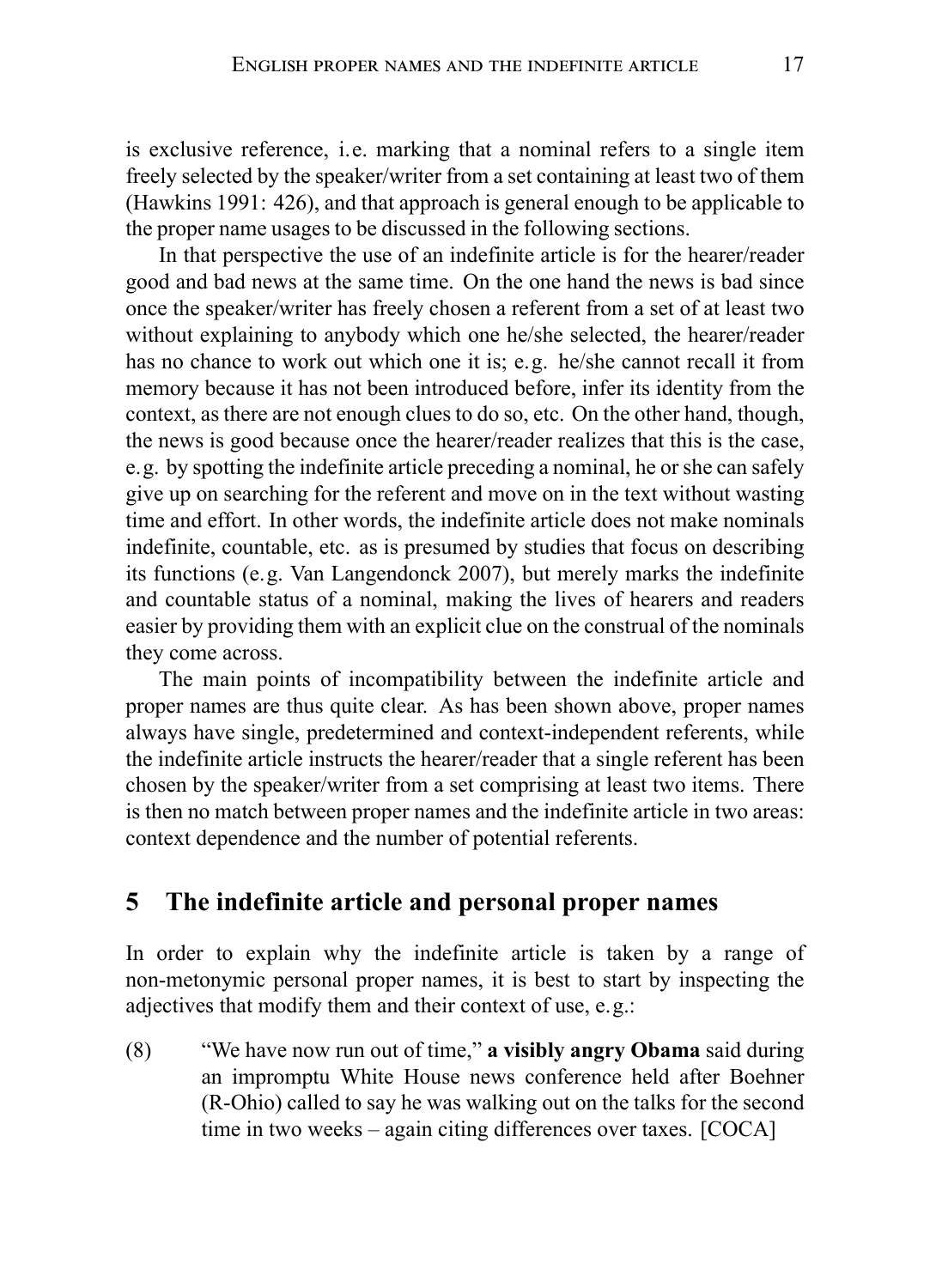| Total<br>hits |     | a/an          | Article use<br>the |               | no article |               | Personal proper name<br>modifier |  |
|---------------|-----|---------------|--------------------|---------------|------------|---------------|----------------------------------|--|
|               | n   | $\frac{0}{0}$ | $\boldsymbol{n}$   | $\frac{0}{0}$ | n          | $\frac{0}{0}$ |                                  |  |
| 129           | 120 | 93.0          |                    | 5.4           | 2          | 1.6           | angry                            |  |
| 110           | 81  | 73.6          | 11                 | 10.0          | 18         | 16.4          | smiling                          |  |
| 53            | 49  | 92.5          | 1                  | 1.9           | 3          | 5.6           | beaming                          |  |
| 24            | 19  | 792           |                    | 4.2           | 4          | 16.6          | relaxed                          |  |
| 22.           | 17  | 77 3          |                    | 4.5           | 4          | 18.2          | tired                            |  |

**Table 1.** Adjectives most frequently cooccurring with personal proper names and the indefinite article in COCA

(9) "And don't think Payton will wear out from his workload. Payton is averaging 46.2 minutes a game against the Rockets and 45.7 in 10 playoff games, both numbers far above his regular-season average of 39.2 minutes. **A tired Gary Payton** is better than a lot of point guards in this league," said Houston's Eddie Johnson, who teamed with Payton for 2 1/2 years in Seattle during the early '90s. [COCA]

Both anger in (8) and fatigue in (9) are clearly temporary conditions. In most people anger usually passes quickly, especially if it is visible to others, and professional basketball players typically recuperate soon even after a long and tiring playoff season. The modifiers found in non-metonymic personal proper names preceded by the indefinite article seem thus to designate short-lived conditions, and this initial observation is confirmed by a tally of COCA data sets for five adjectives that most frequently co-occur with personal proper names and the indefinite article (see Table 1).

There is no question that *angry*, *smiling*, *beaming*, *relaxed* and *tired* all designate conditions that do not last long, and the preponderance of indefinite article use with proper names modified by these adjectives in COCA is massive, ranging from 73.6% to 93.0%. The temporary construal of a quality designated by an adjective may, however, also be cued by the context, e.g.:

(10) A full two hours before Tsongas went on the air to declare victory, **a confident, beaming Clinton** stepped up before an enthusiastic crowd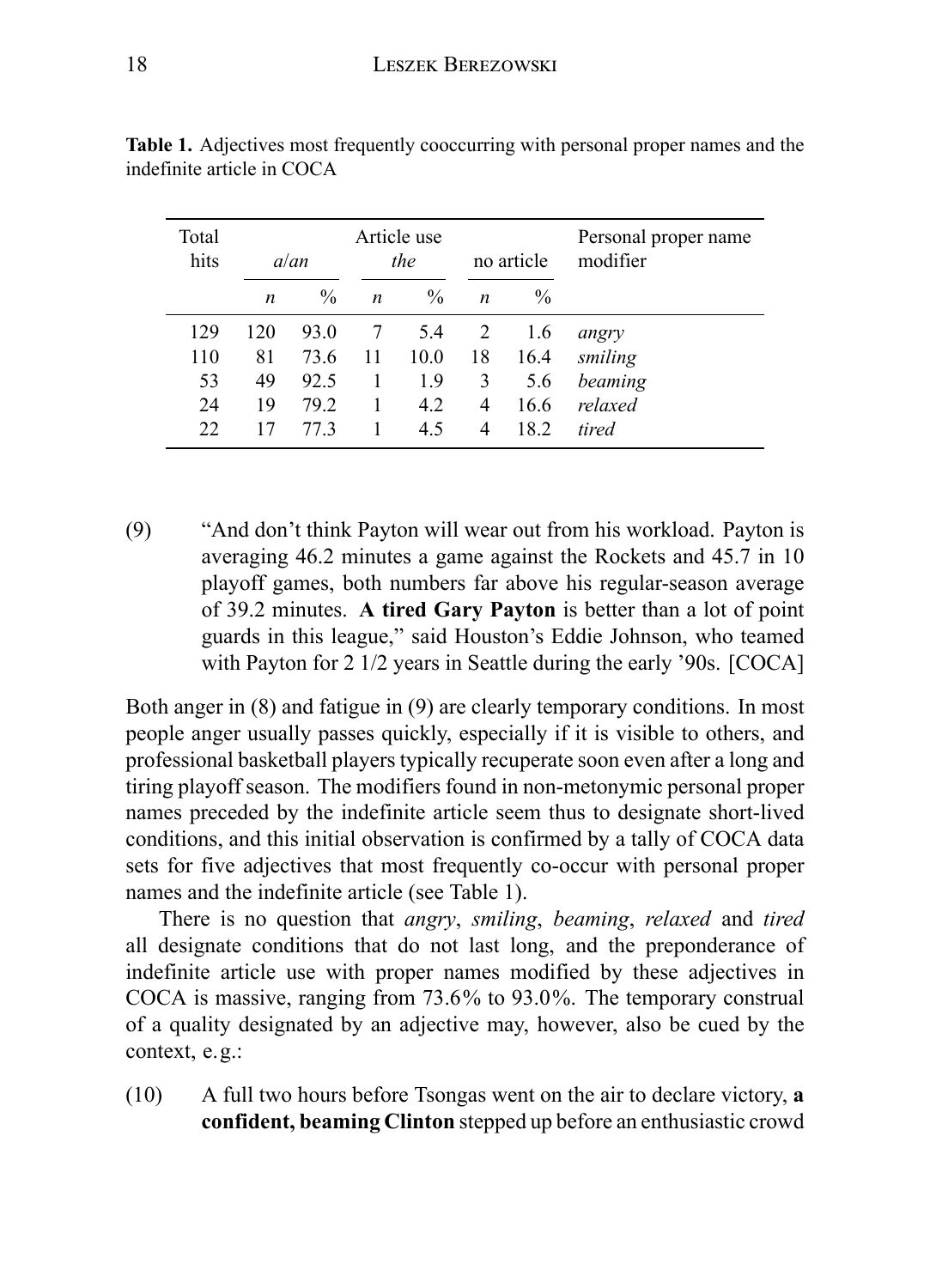of supporters to announce his second place "victory" and declare himself "The Comeback Kid." [COCA]

(11) The widely held belief is that Nixon's fidgety, wooden style, and unkempt appearance in his first 1960 televised debate with **a relaxed, tanned, youthful looking John F. Kennedy** did him in. In their two follow-up debates, though, **a much better composed and relaxed Nixon** came off as having as good, if not better, command of the issues than Kennedy. [COCA]

Since (10) describes Clinton's performance at a presidential campaign event, the qualities that are attributed to him on that occasion, designated by *confident* and *beaming*, may be taken to depict his upbeat mood just at this PR stunt, and the opening section of (11) leaves no doubt that the even longer strings of modifiers, i.e. *relaxed*, *tanned*, *youthful looking* and *much better composed and relaxed*, are intended to capture the appearance of John F. Kennedy and Richard M. Nixon, respectively, only during their 1960 TV presidential debates. The modifiers *tanned*, *youthful looking* and *composed* certainly denote qualities that are longer lasting than fleeting moods, but in the context of a TV studio tan and youthful appearance may easily be enhanced by makeup artists and composure may be assumed on the advice of campaign managers. In other words, the qualities may be induced to produce an impression on the viewers but in fact last no longer than the debate, i.e. around two hours.

Another technology with the capability to produce the same effect is photography, e.g.:

(12) For the last eight years, a corner coffee table in the chairman's office at Augusta National held a framed photograph that illustrated the powerful heritage at the home of the Masters. It showed **a stone-faced Clifford Roberts** standing next to **a smiling Hootie Johnson**, both in their green jackets, the chairman in memoriam and the chairman emeritus, No. 1 and No. 5 in the 74-year lineage of the club. [COCA]

In official pictures individuals typically assume the facial expression dictated by the social conventions prevailing at a given time, e.g. a fairly stern one in early photographs and a grinning one nowadays, but the look lasts only until the photographer presses the shutter button and does not reveal much about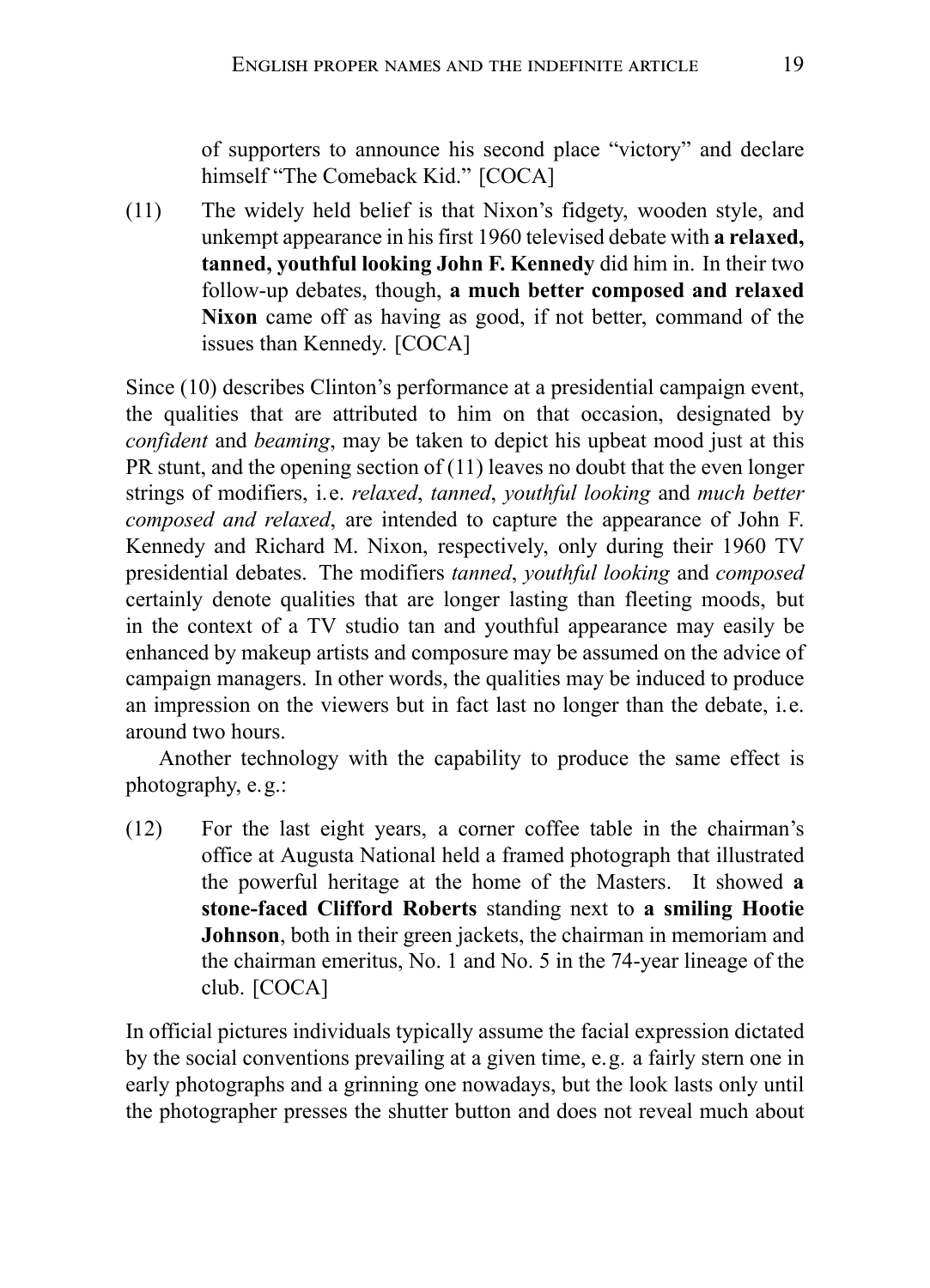| Total<br>hits | a / an           |               | Article use<br>the |               | no article       |      | Adjective modifying<br>a personal proper name |
|---------------|------------------|---------------|--------------------|---------------|------------------|------|-----------------------------------------------|
|               | $\boldsymbol{n}$ | $\frac{0}{0}$ | $\boldsymbol{n}$   | $\frac{0}{0}$ | $\boldsymbol{n}$ | $\%$ |                                               |
| 6,413         | 961              | 15.0          | 1,119              | 17.4          | 4,333            | 67.6 | young                                         |
| 7,203         | 32               | 0.4           | 368                | 5.1           | 6,803            | 94.5 | old                                           |
| 64            | 7                | 10.9          | 50                 | 78.2          |                  | 10.9 | famous                                        |
| 824           | $\theta$         | 0.0           | 818                | 99.3          | 6                | 0.7  | great                                         |
| 4,741         | 0                | 0.0           | 4.741              | 100.0         | $\theta$         | 0.0  | late                                          |

**Table 2.** Adjectives most frequently cooccurring with personal proper names and the definite article/no article in COCA

what such individuals actually are like on a daily basis. The context invoked in (12) again cues thus a temporary construal of the emotions designated by the modifiers. In the case of *smiling* it merely reaffirms its core designation of a fleeting facial expression, but in the case of *stone-faced* the contribution of the context to such a construal is much more significant.

The claim that the use of the indefinite article predominates in personal proper names taking modifiers that designate fleeting conditions is also corroborated by a comparison with the pattern that prevails when modified personal proper names take the definite article or no article at all (see Table 2). The time when people are young and old is usually measured in years, which leaves no doubt that both periods last significantly longer than the short-lived conditions discussed above, and the difference is duly reflected in article use. As shown in Table 2, when personal proper names are modified by the adjectives *young* and *old*, the frequency of indefinite article use drops from the sky-high levels reported in Table 1 down to the moderate values of 15.0% and 0.4%, respectively, and in both cases is lower than the figures for the definite article (17.4% and 5.1%, respectively). Both article options are dwarfed by the frequency of the no article pattern (67.6% and 94.5%, respectively), but inquiring into the reason underpinning its usage lies outside the scope of this paper. The key fact for the purpose at hand is that in the case of both adjectives the frequency of indefinite article use does not predominate any more and is lower than the frequency of using the definite article.

This tendency is even clearer in the remaining three data sets adduced in Table 2. While fame may occasionally be gained by fluke and quickly lost, in most cases it is a lasting condition that outlives most people who have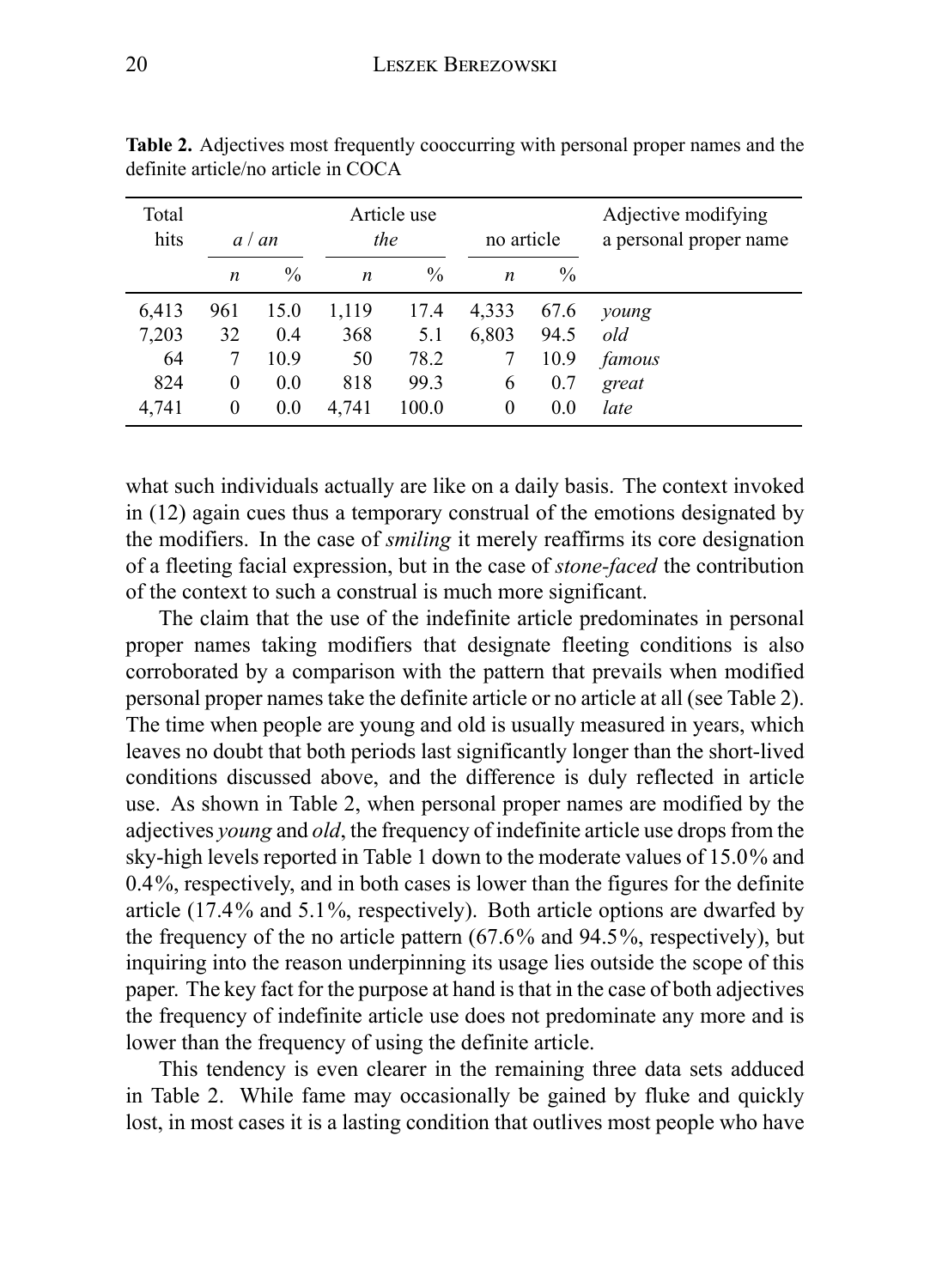achieved it, and it is even more so with greatness, which has to be earned but continues for generations. Consequently, the use of the indefinite article with proper names modified by *famous* shrinks down to barely 10.9% of cases, and with *great* disappears altogether, with the definite article heavily dominating in both data sets.

The contrast with modifiers designating temporary conditions is even more stark in the case of *late*, which in an overwhelming majority of cases reported in Table 2 serves to signify that the referent of the modified proper name has passed away, e.g.:

(13) Friday's release of the R&B musical remake Sparkle marks a bittersweet triumph for **the late Whitney Houston**, whose death in February preempted what many, including producing partner and friend Debra Martin Chase, insist would have been Houston's comeback. [COCA]

In any such cases the adjective designates thus the most durable human condition, which remains unchanged from death until resurrection, so it is no wonder that the frequency of indefinite article use in the pattern exemplified in (13) is down to zero again.

As has been noted by an anonymous reviewer, this pattern could be influenced by the correlation between article use and the choice of objective and subjective adjectives reported on in Vartiainen (2013). That paper shows that there are robust correlations between the subjectivity of adjectival modifiers and the use of the indefinite article, and, conversely, the objectivity of adjectival modifiers and the use of the definite article (Vartiainen 2013: 163–164). Vartiainen's study does not investigate proper name usages, but since some of the modifiers probed above, e.g. *young* and *old*, can be used both in subjective and objective senses, the impact of such a factor could account at least for some of the variation in article use noted in Table 2 and, at the same time, provide additional rationale for some of the more clear-cut cases. For instance, some of the adjectives shown above to invite the use of the indefinite article, e.g. *angry* or *tired*, can easily take the degree modifier *very*, which is a hallmark of the subjective construal (Vartiainen 2013: 165), while the condition designated by *late* in (13) and linked above with a starkly one-sided definite article pattern could not be more objective.

The only examples inviting less final readings of *late* pertain to career stages, e.g.: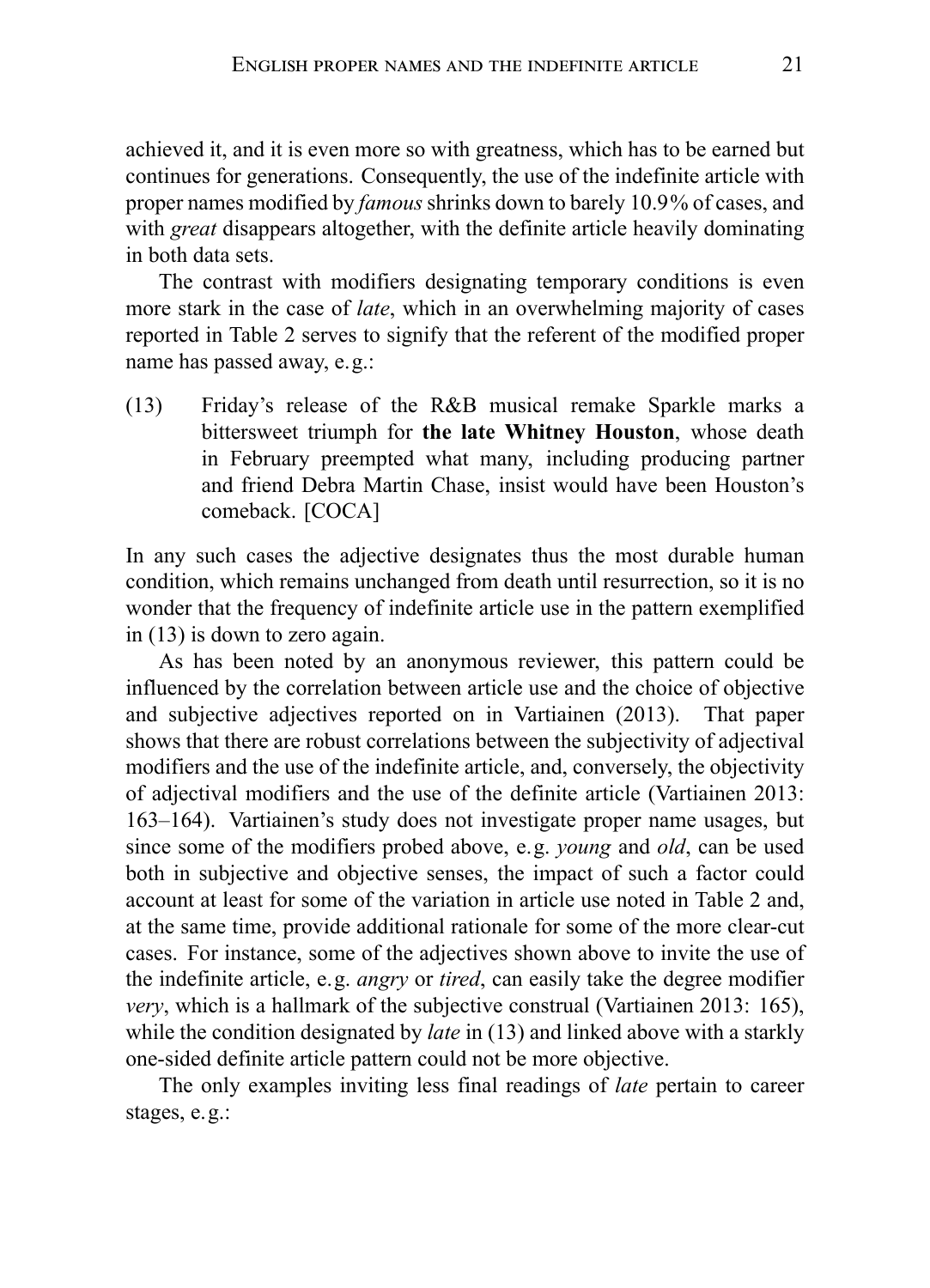(14) Ms. ROBERTS: I think that actually the distinction is not between **the early Clinton** and **the late Clinton**, but between **the liberal Clinton** and **the middle-of-the-road Clinton**, and that what George was saying- Mr. DONALDSON: The middle of the road came late. [COCA]

Given the well-known facts that the length of the US presidential term is four years and that William J. Clinton served two of them, the time span that is divided in (14) into *the early Clinton* and *the late Clinton* or, somewhat more creatively, into *the liberal Clinton* and *the middle-of-the-road Clinton* totals 8 years, which is more than enough to make any of the periods designated by these modifiers last much longer than the fleeting conditions shown above to favor the use of the indefinite article.

However, the lengths of the periods are not stated in (14) and, as noted in the final comment, they were not in any way comparable, with the second, i.e. *the late Clinton* or *the middle-of-the-road Clinton*, significantly shorter. Technically, there might thus be a slim chance that the latter period could be really brief and challenge the claim that modifiers referring to short-lived conditions invite the use of the indefinite article, but any such suppositions are invalidated by two facts that override the question of the duration of the condition designated by a proper name modifier. These facts are that (i) the periods referred to in (14) are ordered (cf. the use of the adjectives *early* and *late*) and (ii) well-known, as they describe the track record of a US president, i.e. a referent whose performance may be safely expected to be familiar to any viewer of a CNN political show, where (14) comes from. Consequently, the referents of all four nominals in (14) are uniquely identifiable, which leads to the use of the definite article. An even more straightforward ordering is implied in (13), where death, designated by the use of *late*, inexorably follows life and the sequence is so well known that it leads to the use of the definite article no matter who the referent is, producing the remarkably uniform article pattern reported in Table 2.

Whether the sequence of the conditions designated by particular modifiers is openly stated, as in (14), or merely implied, as in (13), it is vital for article use because it is incompatible with an important corollary on the specifications of the indefinite article. As has been noted in § 3 above, the referent of an indefinite nominal is a member of a set comprising two or more elements that the speaker/writer can freely choose from, which implies that all such potential referents are available at the same time. Nominals whose referents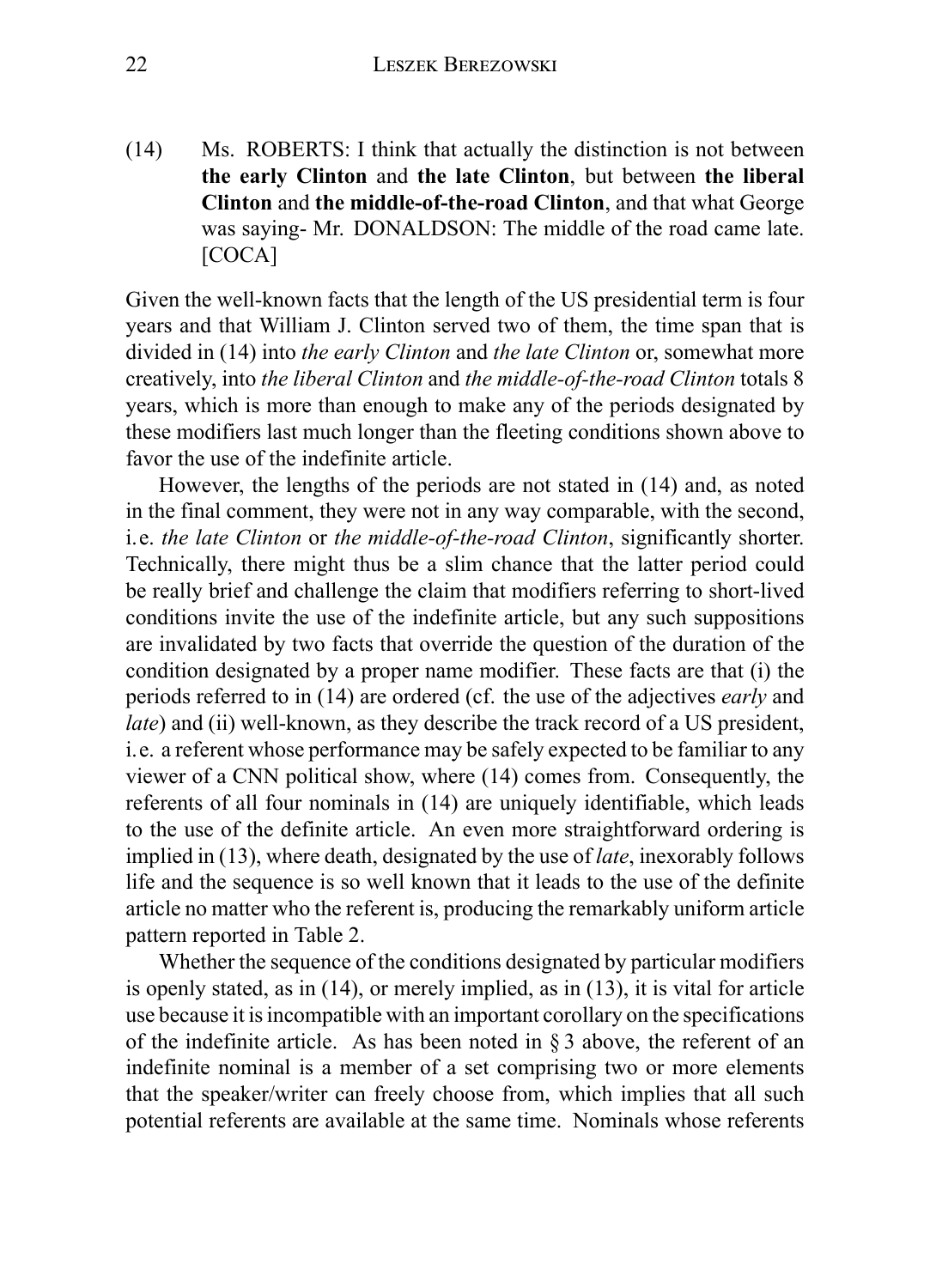explicitly follow one another in a well-known order are thus incompatible with the indefinite construal and take the definite article as demonstrated in (13–14).

In other words, the tendency of the indefinite article to co-occur with personal proper names taking modifiers that designate short-lived conditions is not incidental but reflects an important intuition. If conditions last briefly and change quite unpredictably, e.g. a stone-faced expression can quickly melt into a smile, a grin can change into a frown in a split of a second, etc., the individual undergoing such quick transformations may be conceptualized as the locus of a number of alternative moods, views and emotions, i.e. an equivalent of a set of two or more potential referents that underlies the use of the indefinite article. In the classic scenario described in § 3 the speaker/writer chooses a single referent from such a set at will, which is rarely possible with emotional and physical conditions, but the fact that they change quite unpredictably may be taken to be an equivalent of such a free choice. The use of modifiers designating a variety of temporary conditions creates thus nominals that marginally meet the basic specifications of indefinite reference.

The pattern illustrated in (3–4) and (8–12) is indeed a borderline example of indefiniteness in that it presumes that free referent selection by the speaker may be viably replaced by fickle changes of the referent's moods, views and conditions, but with modifiers designating short-lived states and/or in contexts inducing such construals it is evidently tenable, while with modifiers denoting qualities that last longer and change rarely it is less and less likely to be the case until with *great* and *late*, as shown above, it becomes utterly impossible.

A side effect of the indefinite construal is that it may make the proper name referent look quite temperamental or even worse, e.g.:

(15) Newsweek's Joe Klein wrote of the President's "multiple-personality disorder," involving **a moderate Clinton**, **a liberal Clinton**, and the likely suspect in the Whitewater inquiry, a pragmatic power politician who did whatever necessary to get and keep office in Arkansas... granting low-interest loans to not-very-needy business interests, who in turn contributed generously to his political campaigns. [COCA]

Since the indefinite construal of modified personal proper names relies on the assumption that the referent is the locus of a number of alternative moods, views and conditions that can surface at any time, it is an ideal grammatical device to describe unstable individuals, whether one is critical of their behavior, as in (15), or voices a more tolerant attitude, as in (16):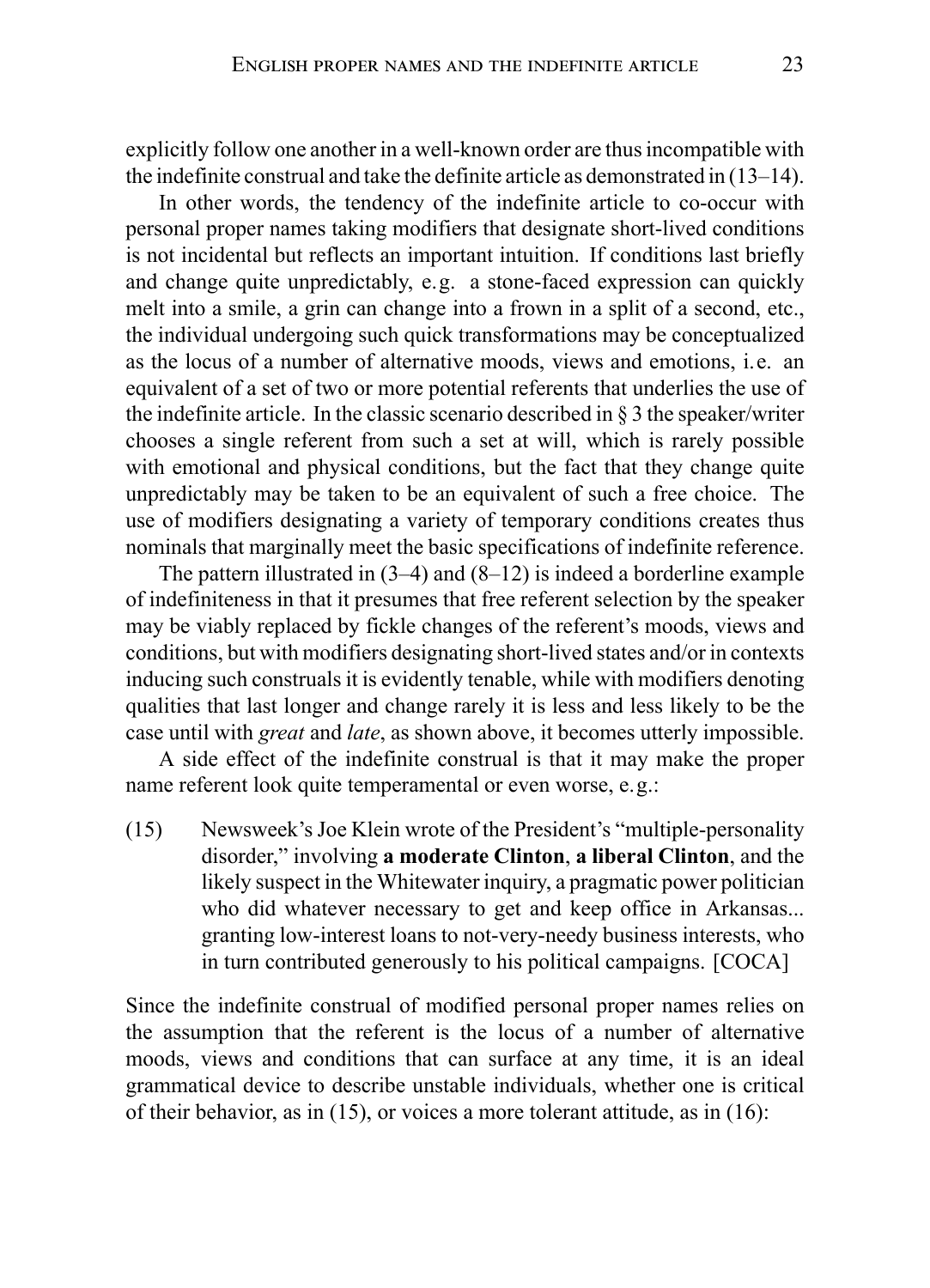(16) It seems clear that in the past there has been **a naughty Clinton** and **a pious Clinton**. This is not to suggest a schizoid personality. Like all human beings, he has his weaknesses and foibles. However, as president of the United States, these weaknesses and foibles tend to affect more people than do those of ordinary individuals. [COCA]

The corpus data surveyed above confirm thus the observation voiced in Van Langendonck (2007: 178) that the use of the indefinite article with non-metonymic personal proper names is correlated with transient conditions of the name bearer, while the use of the definite article corresponds with far more permanent states, but these tendencies do not reflect the operation of an article function as claimed by Van Langendonck, but are due to modifier choice and its match with the specifications of the definite or indefinite article. For a description of a related situation in German, where preceding a personal proper name with the definite article can convey the speaker's stance, cf. Betz (2015).

## **6 The indefinite article and geographical proper names**

The motivation for the use of the indefinite article with modified geographical names is essentially the same as discussed above for personal proper names; however, it rests on a broader combination of grammatical and contextual factors because the referents of geographical names are not moody individuals with a penchant for displaying their emotions in public but far more impersonal entities. Since one of these factors is the time at which an example was produced, the data to be examined below, with one exception, will be drawn from COHA. For instance:

- (17) Pelletier does not want Canada to break up. He doesn't think **an independent Quebec** could survive as a small drop of French water in a vast American sea, and he is passionately attached to the idea of French Canadian survival. [COHA]
- (18) Both the Social Democratic and Labor Party and Sinn Fein advocate **a united Ireland**, but Sinn Fein backs the IRA' s violent campaign against British rule of the province. [COHA]
- (19) "I stated to him our desire to see a peaceful evolution towards **a totally racially free South Africa**, a society without prejudice, a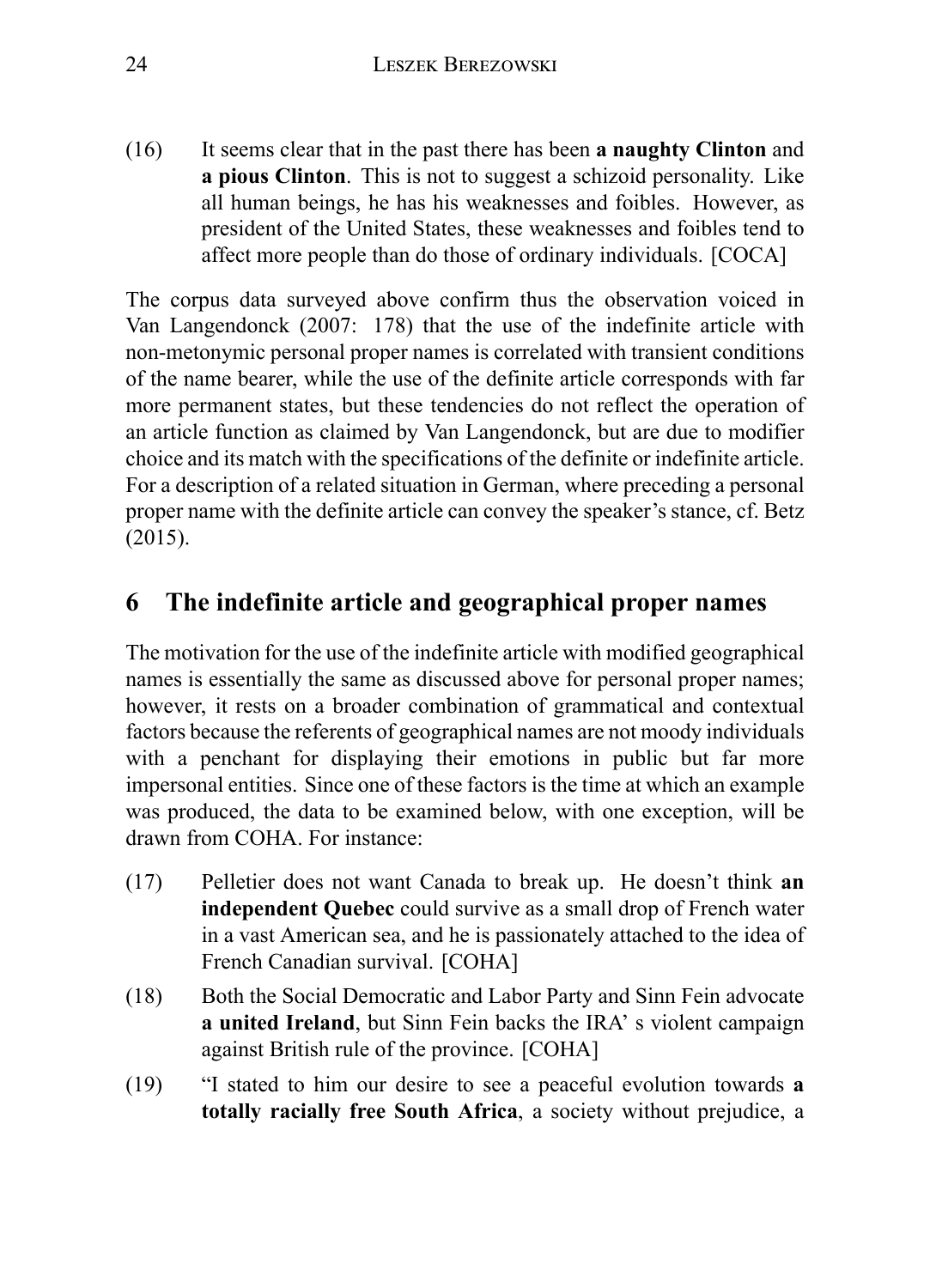society of total freedom," Bush told reporters in the Rose Garden late Sunday afternoon. [COHA]

The choice of adjectives in  $(17-19)$  is quite different than in the personal proper names surveyed in the previous section, but that is only to be expected, as the referents of the modified geographical proper names are polities, namely Quebec in (17), Ireland in (18) and the Republic of South Africa in (19). Consequently, the qualities attributed to them are political in nature, namely independence in (17), unification in (18) and racial freedom in (19).

What is crucial, though, is the fact that the adjectives used in  $(17–19)$ . i.e. *independent*, *united* and *free*, designate qualities that may be hard to win, but once obtained, typically last for years, which means, as has been shown in the previous section, that on their own they cannot be the triggers of the indefinite construals illustrated above. A critical factor that makes such construals possible is the choice of verbs and their dependents in the sentences that contain geographical proper names modified by such adjectives.

In (17) a politician thinks about the future of an independent Quebec, in (18) three political parties advocate a united Ireland and in (19) the US president desires to see a peaceful evolution towards a totally racially free South Africa. In other words, the conditions designated by the adjectives *independent*, *united* and *free* are not factual but are, respectfully, thought about, advocated and desired through a peaceful evolution, which means that they all designate goals to be achieved in the future. Setting such goals implies, though, that at the time of speaking the polities that are referred to, namely Quebec, Ireland and the Republic of South Africa, subsist in conditions that are perhaps best described by the antonyms of the adjectives actually used in (17–19), e.g.: *dependent*, *divided* and *unfree*.

The choice of specific adjectives to capture the implied present condition of the referent may vary, depending on the views of the speaker, but what is vital for the indefinite construal of the nominals *an independent Quebec*, *a united Ireland* and *a totally racially free South Africa* is the fact that the sentential context in which they are framed leaves no doubt that in each case there are at least two referents to choose from: Quebec as a province of Canada and an independent Quebec in (17), Ireland divided between two countries and a united Ireland in (18), the Republic of South Africa devoid of racial freedom and a racially free South Africa in (19). That is crucial because it makes the nominals in question truly indefinite and paves the way for the use of the indefinite article. As has been noted in § 4 and reiterated in the previous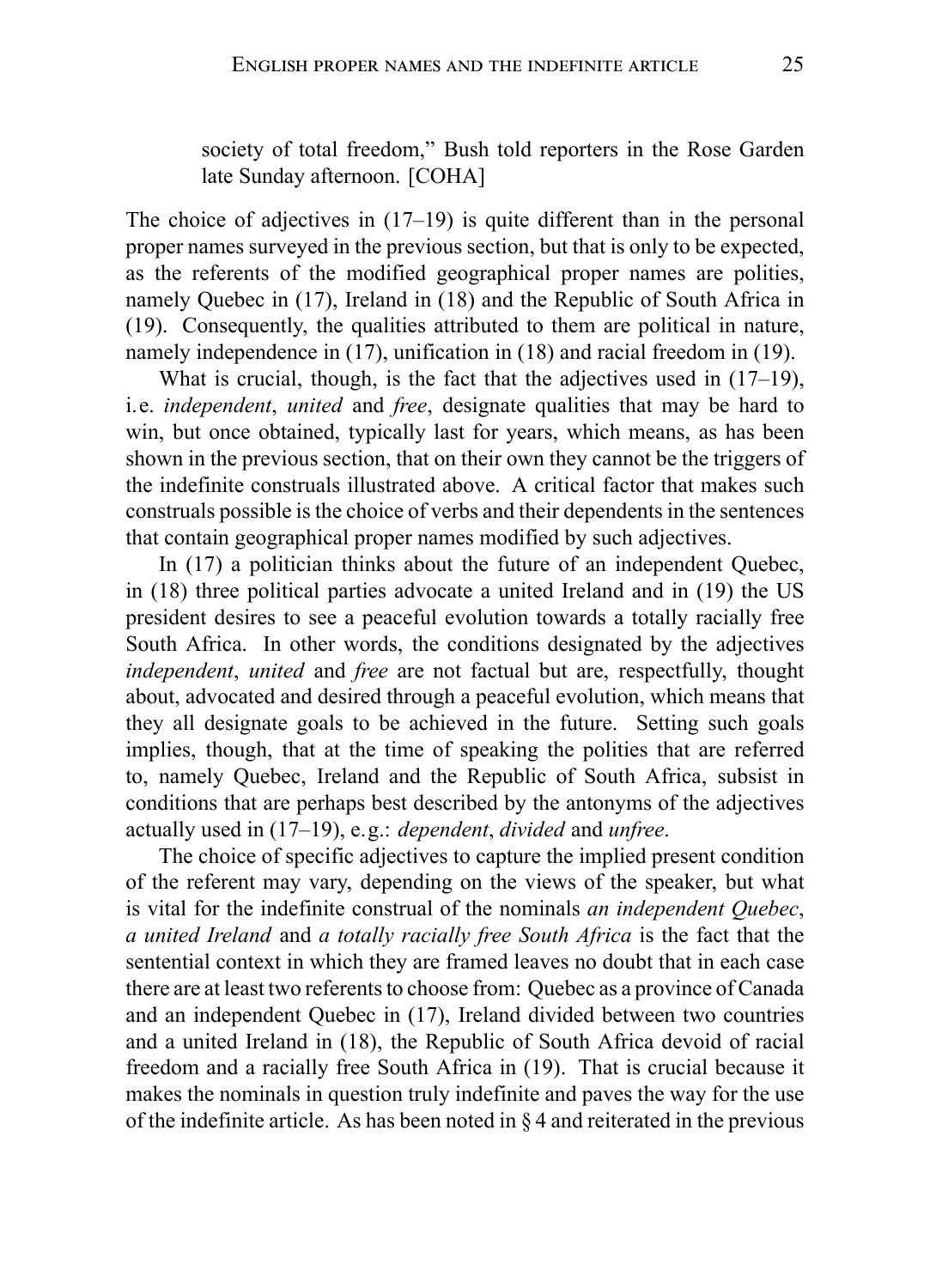one, the referent of an indefinite nominal is a member of a set comprising two or more elements that the speaker/writer can freely choose from, and now, thanks to the joint contributions of the proper name modifiers, the verbs and their dependents, that is really the case.

It is, obviously, a borderline case of indefiniteness again, as the existence of one of the potential referents has to be inferred and the other one is imaginary. However, indefinite construal does not depend on the factual status of referents or the extent to which they are explicitly mentioned in a text, and the unusual scenario where all the potential referents are inferred and imagined makes it only easier to assume that they are available at the same time for the speaker/writer to choose from.

The array of nouns and verbs capable of producing such a contextual effect in tandem with appropriate adjectives is obviously much broader than exemplified above, e.g.:

- (20) As early as 1910 Pianist Paderewski, then at the early zenith of his musical career, proclaimed: "The **vision** of **a strong and independent Poland** has always been the lodestar of my existence. Its realization is still the great aim of my life!" [COHA]
- (21) At this year's meeting, the federation issued a number of political resolutions, including **calling for** the establishment of **an independent Palestine** by May 1999 in line with the Oslo accords, as well as a request to lift the Iraqi embargo. [COHA]

Whether it is the prolix combination of the adjectives *independent* and *strong* with the nouns *vision*, *realization* and *aim* in (20), or the much more plain co-occurrence of the verb *call for* with the noun *establishment* in (21), they easily yield sets of alternative referents that make it possible to precede both modified proper names with the indefinite article.

As might be expected, the same result can also be naturally achieved by resorting to modal verbs, e.g.:

- (22) It was felt by the Moslem population that **an independent India would be dominated** by Hindu interests at the expense of the Moslems and that a separate Islamic state must be created at the time of independence. [COHA]
- (23) If people have a problem with defining a new American identity and many people do obviously on the part of any particular group, in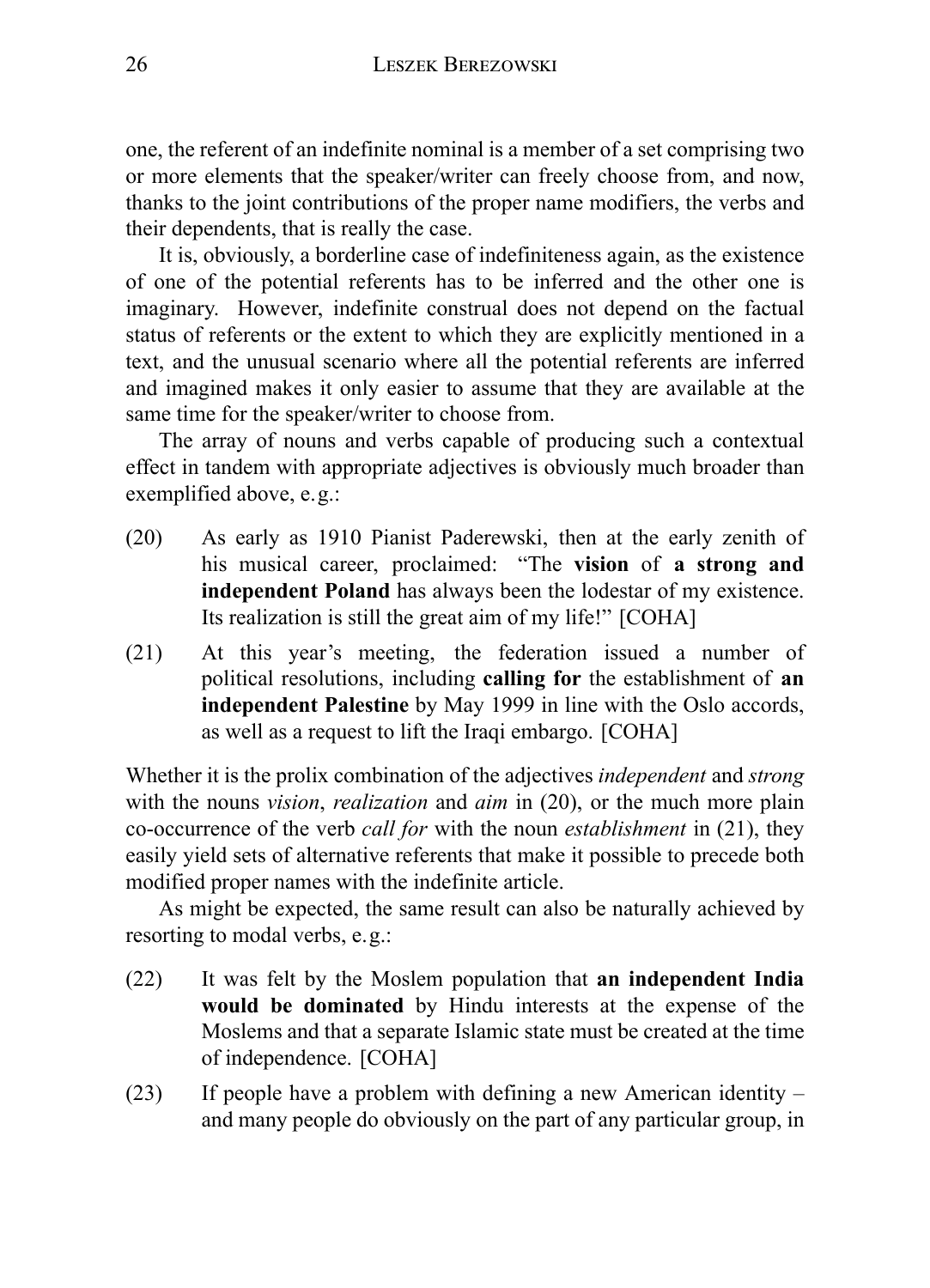this case, Spanish-speaking individuals – they really have a problem with the second part of this subtitle, "in the Spanish-Speaking United States". "There are those who **will argue** that you **can't have a Spanish-speaking United States**." [COHA]

In (22) it is *would* alone that evokes an alternative future possibility from a reported past perspective, while in (23) the use of *can't* is buttressed by *will* and *argue* in a direct speech excerpt, but the result is the same and paves the way for the use of the indefinite article as explained above.

The same outcome can obviously follow from the use of conditional clauses, e.g.:

- (24) The economic impact of peace in Algeria probably would be less in France than has been anticipated, particularly **if a politically independent Algeria retains** some special economic links with Paris. [COHA]
- (25) South African government spokesmen deny they have any plans for independence for Namibia without UN recognition. But Dr. Viljoen repeatedly has stated that **if South Africa were forced to choose** between international recognition for **an independent Namibia** and internal stability in the territory, **it would choose** the latter. [COHA]

Whether it is the first conditional in  $(24)$  or the second one in  $(25)$ , they both serve their basic function of designating alternative scenarios, which, when applied to proper name referents, produces the same grammatical consequences as described above.

Finally, indefinite construals can also be triggered by relative clauses, e.g.:

(26) And I want to know what both of you think is the future of your country. Ligrid, starting with you: Do you see that you'll be going home to **a Kosovo that is still part of Yugoslavia, a Kosovo that is aligned with Albania**, or **a Kosovo that's altogether independent**? [COHA]

Each of the relative clauses in (26) offers more detail on possible future developments in Kosovo than a typical adjective can, but that makes the inferences underlying the indefinite construal only easier to make.

The use of the indefinite article with modified geographical names is coordinated, though, with one more critical contextual factor. As can be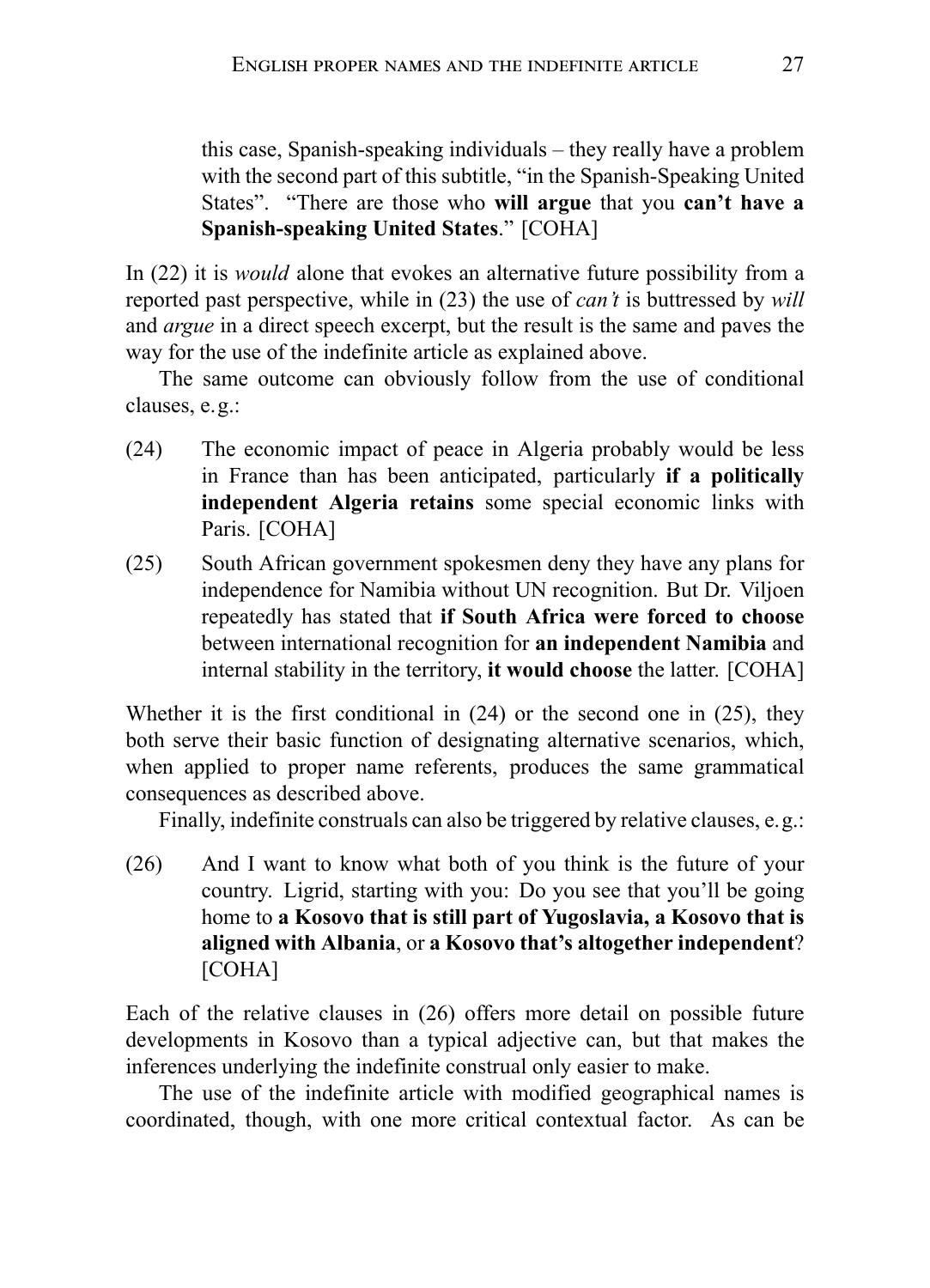easily noted in a historical corpus like COHA, the incidence of such indefinite nominals is not random but strongly concentrated in some time periods.

A typical example is Poland. Out of 13 hits for *independent Poland* in COHA 10 are preceded by the indefinite article and all 10 cluster in the years that were critical for the struggle for Polish independence. It was regained late in 1918 after a period of 123 years, when the country had been partitioned by rapacious neighbors, and then lost again in 1939 at the outset of World War Two, and these upheavals are closely shadowed by the timing of the indefinite usages. Four of them date from the period 1916–1919, four more come from the years 1940–1945, and two cases date from 1932 and 1995 but come from historical narratives referring back to the two previous times of struggle and their consequences, respectively.

The data for Poland and twelve other polities are summarized in Table 3 and commented on below. Since the numbers of hits are quite low, ranging from 67 to 4, two other modifiers besides *independent* were selected, and the items with the highest frequencies are reported. The figures for *America* and *USA* have been added up and are reported under the heading *USA*, as all the tokens of both search entries refer to the same country.

The pattern is remarkably regular, as in each case indefinite usages clearly cluster in the years critical for seeking independence or reunification. In the case of India it was a long and peaceful struggle against the British Empire that led to independence in 1947, and all COHA indefinite usages come from the period 1928–1946. For Ukraine it was a two-stage event: a short spell of revolutionary independence in 1918–1921 quenched by its neighbors, followed by declaring independence on the breakup of the Soviet Union in 1991, and half of COHA indefinite usages come from sources referring to either of these periods, which is the lowest figure in Table 3. For Algeria it was a guerilla war against the French Republic fought between 1954–1962, with all COHA indefinite examples coming from the years 1960–1962, while for Ireland it was a protracted struggle with the British Empire that culminated in 1921, with all COHA indefinite examples covering the period 1881–1921. Singapore gained independence quite unexpectedly in 1965 after a series of riots saw it expelled from Malaysia, and all COHA indefinite usages come from that fateful year, while both Zimbabwe and Namibia fought long guerilla wars against White-dominated governments of Rhodesia (1965–1980) and South Africa (1966–1990), and all COHA indefinite examples come from the years 1977–1979 and 1979–1990, respectively.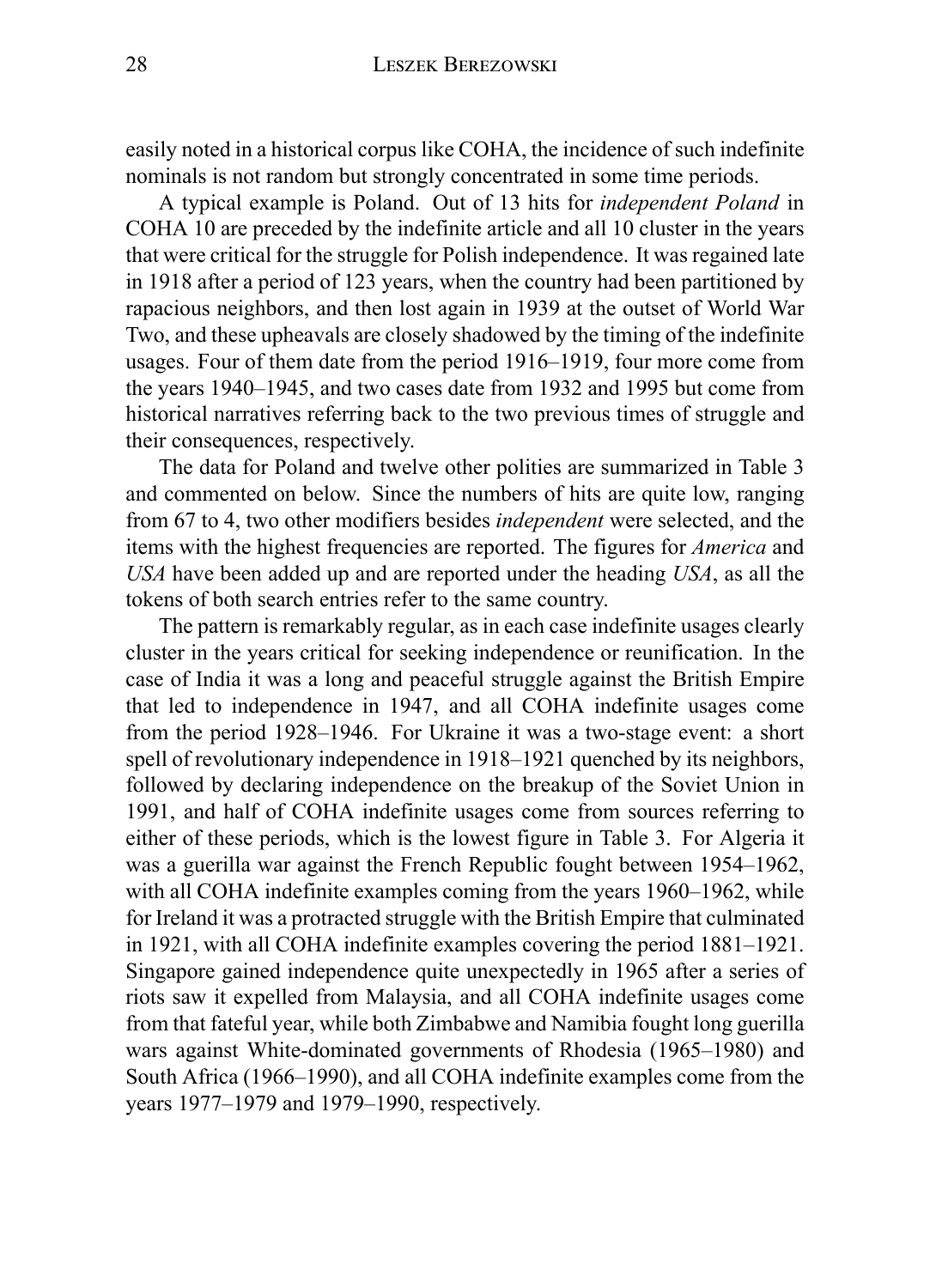|                  |                  |                       | Adjective        | Polity                                    |                  |                     |                  |               |             |            |
|------------------|------------------|-----------------------|------------------|-------------------------------------------|------------------|---------------------|------------------|---------------|-------------|------------|
| Total<br>hits    |                  | Indefinite<br>article |                  | Indefinite<br>article in<br>critical time |                  | Definite<br>article |                  | No article    |             |            |
| $\boldsymbol{n}$ | $\boldsymbol{n}$ | $\frac{0}{0}$         | $\boldsymbol{n}$ | $\frac{0}{0}$                             | $\boldsymbol{n}$ | $\frac{0}{0}$       | $\boldsymbol{n}$ | $\frac{0}{0}$ |             |            |
| 15               | 8                | 53.3                  | 8                | 100.0                                     | 1                | 6.7                 | 6                | 40.0          | independent | India      |
| 13               | 10               | 77.0                  | 10               | 100.0                                     | 1                | 7.6                 | 2                | 15.4          | independent | Poland     |
| 12               | 2                | 16.6                  | $\overline{c}$   | 100.0                                     | 2                | 16.6                | 8                | 66.6          | independent | <b>USA</b> |
| 9                | 6                | 66.7                  | 3                | 50.0                                      | 1                | 11.1                | 2                | 22.2          | independent | Ukraine    |
| $\overline{7}$   | 5                | 71.4                  | 5                | 100.0                                     | $\overline{c}$   | 28.6                | $\theta$         | 0.0           | independent | Algeria    |
| 5                | 5                | 100.0                 | 5                | 100.0                                     | $\theta$         | 0.0                 | $\boldsymbol{0}$ | 0.0           | independent | Ireland    |
| 5                | 5                | 100.0                 | 5                | 100.0                                     | $\theta$         | 0.0                 | $\boldsymbol{0}$ | 0.0           | independent | Ouebec     |
| 5                | $\overline{2}$   | 40.0                  | $\overline{c}$   | 100.0                                     | $\Omega$         | 0.0                 | 3                | 60.0          | independent | Singapore  |
| 4                | 4                | 100.0                 | 4                | 100.0                                     | $\boldsymbol{0}$ | 0.0                 | $\boldsymbol{0}$ | 0.0           | independent | Zimbabwe   |
| 4                | 3                | 75.0                  | 3                | 100.0                                     | 1                | 25.0                | $\boldsymbol{0}$ | 0.0           | independent | Namibia    |
| 20               | 15               | 75.0                  | 14               | 93.3                                      | 5                | 25.0                | $\theta$         | 0.0           | divided     | Germany    |
| 4                | 4                | 100.0                 | $\overline{4}$   | 100.0                                     | $\Omega$         | 0.0                 | $\theta$         | 0.0           | divided     | Korea      |
| 67               | 54               | 80.6                  | 39               | 72.2                                      | 4                | 6.0                 | 9                | 13.4          | united      | Germany    |
|                  |                  |                       |                  |                                           |                  |                     |                  |               |             |            |

**Table 3.** Article use with modified geographical proper names and the adjectives *independent*, *divided* and *united* in COHA, including the proportion of indefinite article usage in the times that were critical for the independence, division or reunification of selected polities

Perhaps even more compelling evidence comes from the comparison of the data sets for *USA* and *Quebec*. The USA gained independence as a result of the American Revolutionary War that officially ended in 1783, while the time span covered by COHA begins in the 1820s, i.e. well after the time that was critical for American independence was over, which means that tokens of *independent America* and *independent USA* produced in the years covered by COHA should be preceded by the definite article or no article at all but not by the indefinite article if the claim advanced above is correct, and that is indeed the case. All eight tokens of *independent America*, spanning the period from 1837 to 2000, take no article, and two tokens of *independent USA* (from 1889 and 1962) take the definite article. However, in two examples coming from historical narratives discussing the times of the American Revolution, published in 1978 and 2006, respectively, the indefinite article is used, e.g.: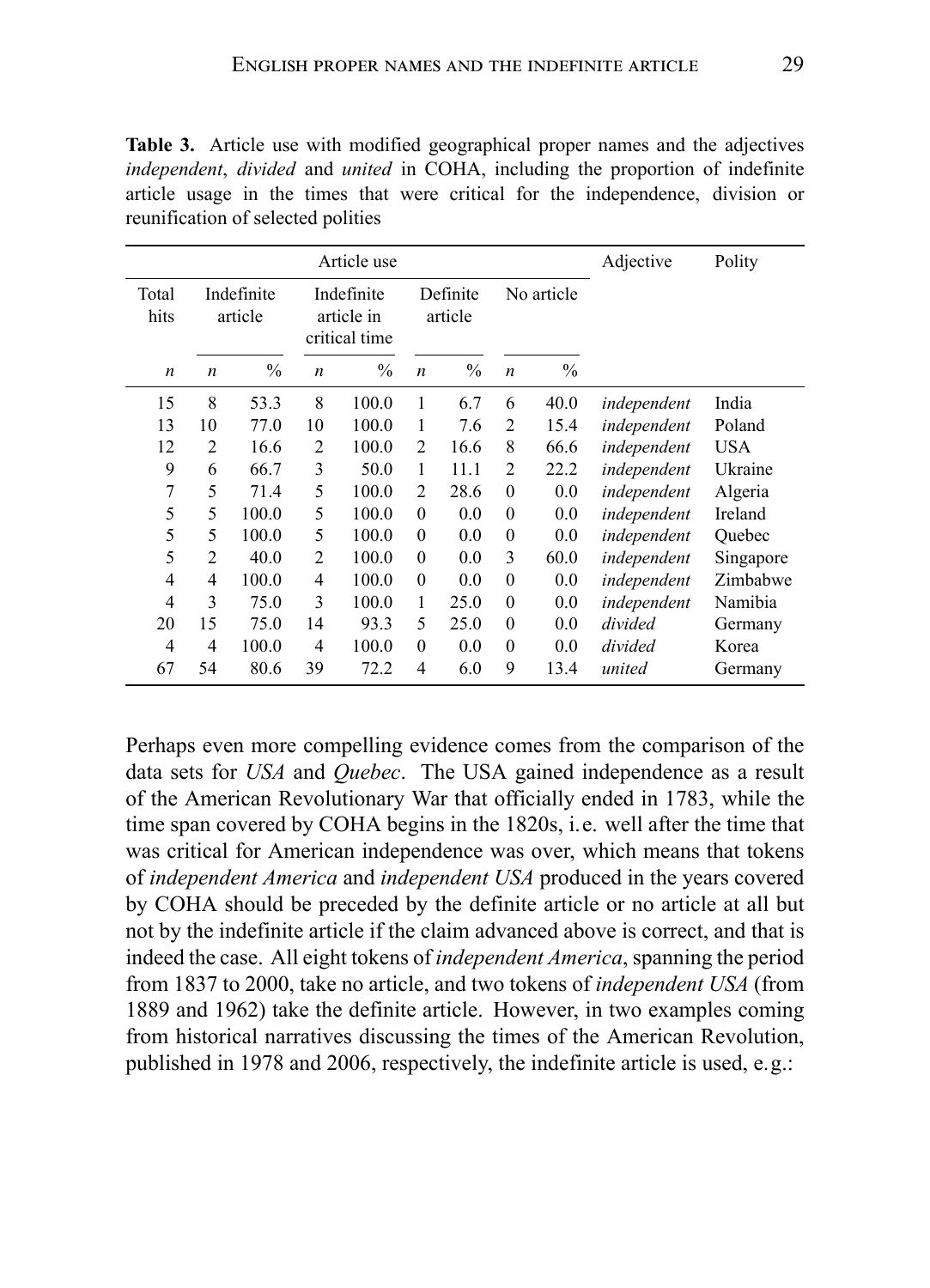(27) Beset by severe food shortages, weighed down by taxes, resentful of royal absolutism and inspired by the egalitarian example of **an independent United States**, French citizens were growing increasingly vocal in their demands for self-government. [COHA]

In contrast, Quebec is a Canadian province, and the question of its independence remains an issue that is raised every couple of years by firebrand politicians but has so far not passed beyond the stage of two closely contested referendums in 1980 and 1995, eventually won by those who opposed Quebec's secession. For those who dream of Quebecois independence the time that is critical for obtaining that goal is then not yet over, and that is reflected in article use, as all the COHA tokens of *independent Quebec* take the indefinite article.

In the case of countries that were divided and sought reunification the pattern is basically the same. Germany was divided between 1945 and 1990, and 14 out of 15 indefinite usages of *divided Germany* (93.3%) fit into that period, while Korea was divided as a result of a war fought in 1950–1953, and all 4 indefinite examples of *divided Korea* in COHA come from the years 1950–1954. German reunification was similarly an open question between 1945 and 1990, and 72.2% of all indefinite usages of *united Germany* date from that time span, with the majority of the rest concentrating in the period preceding the previous reunification of 1870 (11.1%) and in the years immediately following the end of World War One, when technically Germany was not divided but the indefinite examples refer to plans and dreams of regaining the territories ceded to France, Poland or Lithuania as a result of the Paris Peace Treaty (9.2%).

The pattern is, then, highly consistent and corroborates the claim that the adjectives that participate in triggering indefinite construals of proper names that refer to polities in fact designate the goals of people and movements that seek independence, oppose divisions, fight for reunification, etc. When such lofty goals are finally reached, it is only natural to expect that they are not discussed much anymore except in historical narratives, and, as shown above, the indefinite usages disappear in step with the accomplishment of such momentous political changes. The fact that indefinite uses of modified geographical proper names are not distributed evenly on a timeline but visibly cluster in periods critical for the history of their referents provides thus strong support for the explanation argued for above.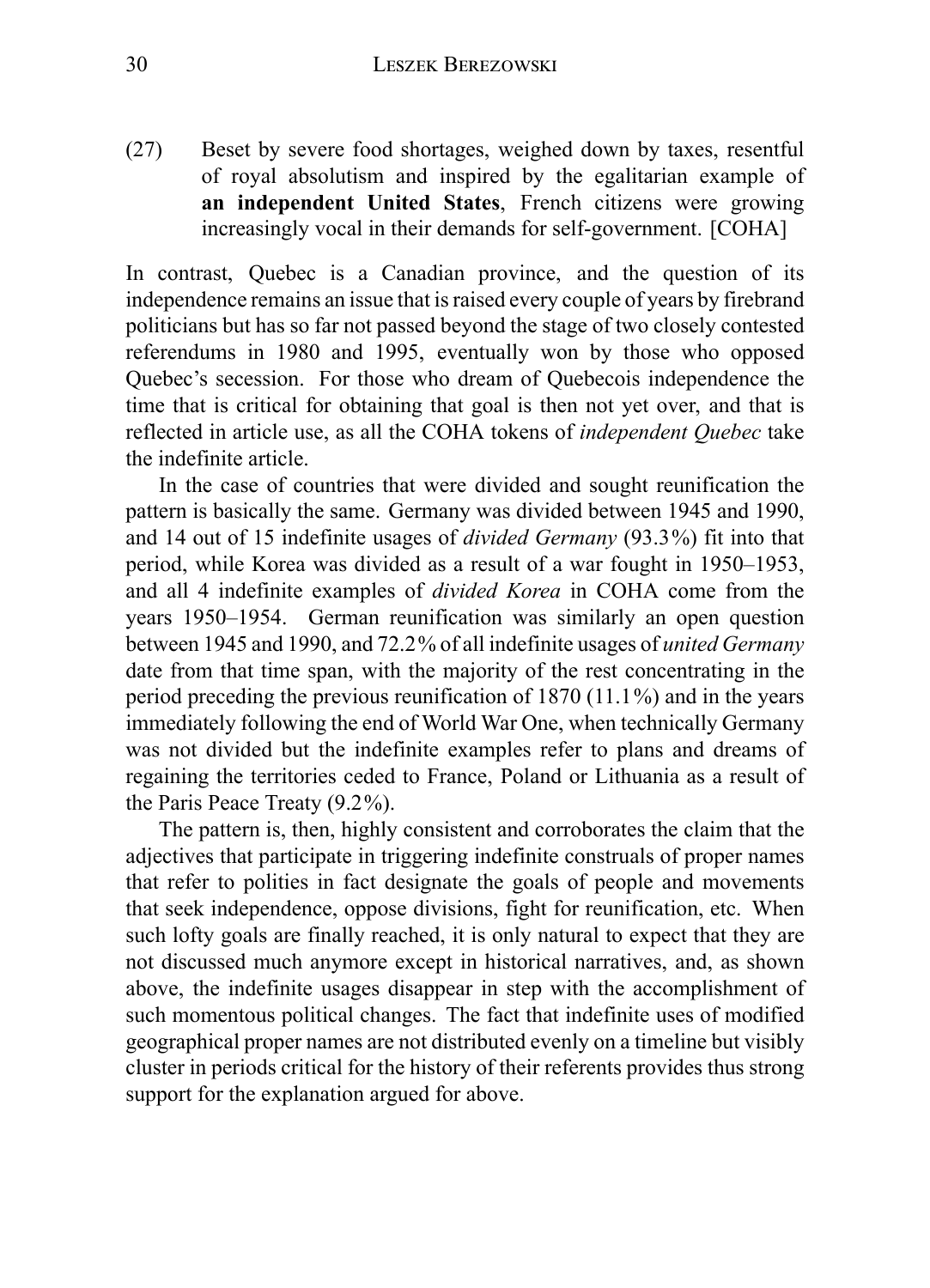Once historic changes are accomplished, article usage returns thus back to normal; e.g. the countries listed in Table 3 are simply referred to as *Poland*, *India*, *Algeria*, *Ireland*, *the USA* etc., even if an adjective is used to underscore the importance of the transition, e.g.:

- (28) An example is **newly independent Namibia**, where a pro-Marxist liberation movement dominated by the Ovambo tribe won a parliamentary majority last year but pledged to maintain a market economy and shares power with parties representing 13 other ethnic groups. [COHA]
- (29) It was not foreseen that within a century the dealings of Great Britain with **the independent United States** would far exceed her dealings with the rest of the world. [COHA]

As has been claimed above, on their own adjectives cannot trigger indefinite construals of geographical proper names, and in order to do so they have to co-occur with nouns and verbs designating goals and visions for the future. However, after the goals and visions have been accomplished (cf. the use of *newly* in (28) and the one hundred year time span from independence in (29) above), no such vocabulary is used and the construal remains definite, which offers one more piece of evidence in support of the account argued for in this section.

In a much smaller batch of examples the mechanism underlying the indefinite construal of modified geographical proper names is a bit simpler, e.g.:

- (30) "This is not Russia on its knees in the mid-1990s. This is **a Russia that thinks they can go their own way now**," says Michael McFaul, a Stanford University professor and occasional adviser to the Bush administration. "People in the Kremlin today are just not that interested in becoming part of the West." [COHA]
- (31) "Not only is Mexico doing better, macroeconomically speaking, than the false stereotypes would have us think, Mexico is actually doing better than the United States," said Richard Fisher, president of the Federal Reserve Bank of Dallas, who applauds Mexico for controlling inflation, balancing budgets and managing debt. Fisher grew up in Mexico City in the 1950s and remembers **a Mexico that "was our soft underbelly, a country of tremendous poverty**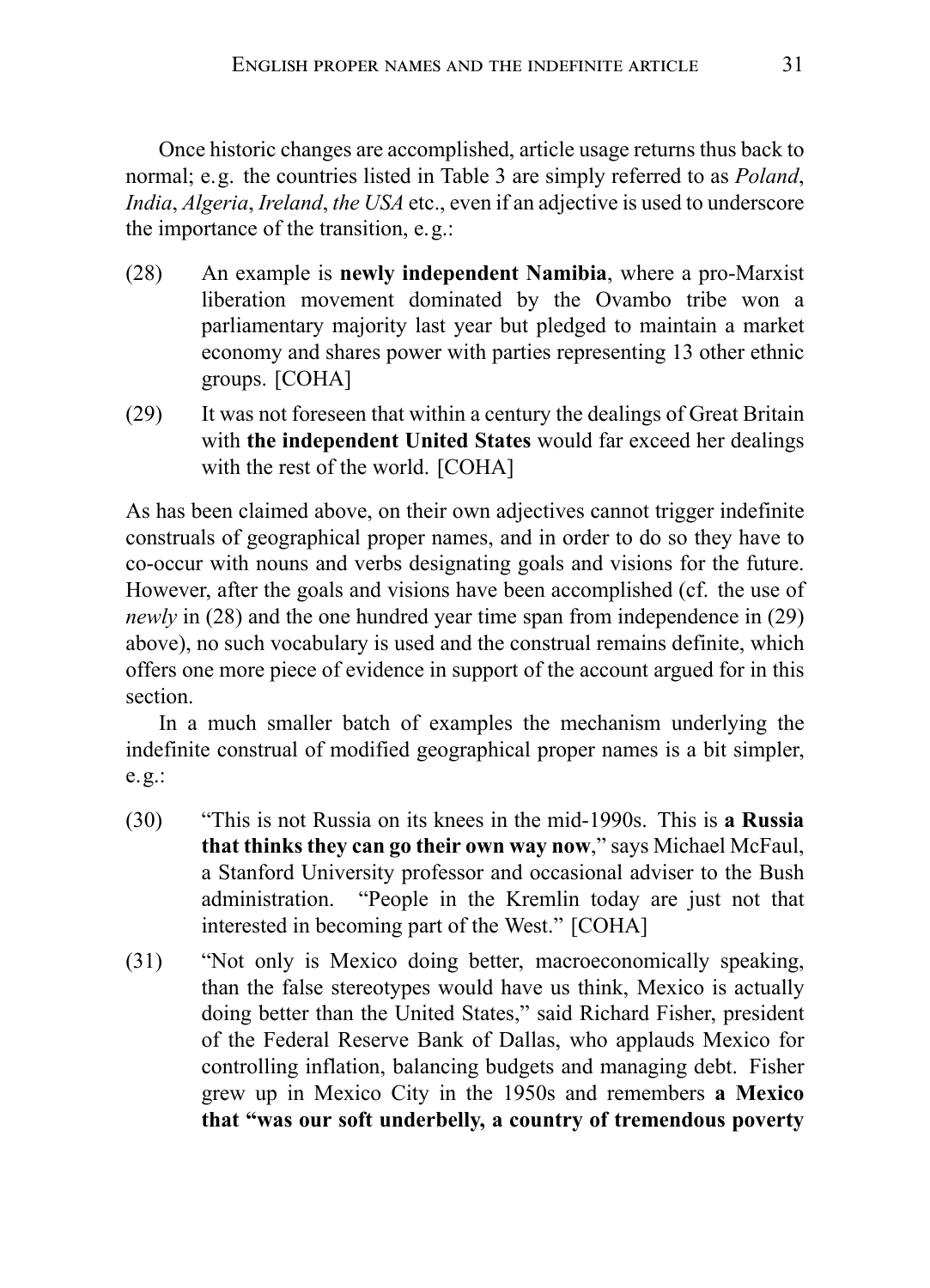**and horribly bad governments**." Now Fisher and his peers praise Mexico for pouring billions of pesos into infrastructure, including ports, railroads, refineries and highways. [COHA]

Both examples are framed in present and/or past tenses and use vocabulary that is fully factual, which leaves no doubt that (30–31) do not project any future visions of Russia and Mexico, respectively, but comment on facts. In (30) these comments pertain to a situation from early 2000s, while in (31) a bit more distant past is compared with the present, but in both cases it is clear that the indefinite proper name usages designate stages in the history of a country. In (30) a feisty period is identified, i.e. *a Russia that thinks they can go their own way now*, and is set against a more timid time prevailing in the history of that country in mid-1990s, while (31) distinguishes a profligate stage in Mexican history designated by the lengthy indefinite nominal *a Mexico that "was our soft underbelly, a country of tremendous poverty and horribly bad governments"*, and a more prosperous one that is implied to prevail nowadays.

Such historical stages are clearly ordered and, as has been noted in discussing examples (13–14) in the previous section, that is one of the factors underlying definite construals of non-metonymic modified proper names. However, as has been emphasized in analyzing those examples, in order to trigger definite construals the temporal divisions designated by nominals have to be known to the addressees well enough to be identifiable, and that is not the case in (30–31). The historical periods referred to in (30–31) are informal and based on personal insights of the speakers, i.e. a Stanford professor in (30) and a Federal Reserve Bank president in (31). The former draws on his lifelong study of Russia and the latter on his reminiscences of living in Mexico, but both formulate their private views, concocting ad hoc divisions that match the context and their own experience but are new to the hearers/readers. The non-metonymic modified proper names used in (30–31) match thus the specifications of indefinite reference with flying colors: each of them refers to one of a number of stages in the history of a country, i.e. to one referent from a set of at least two, and each of these items is new to the addressees, which is more than enough to use the indefinite article.

The usages illustrated in (30–31) rely heavily on postmodifiers, but that is not a rule, and the same construal can easily be achieved with premodifiers, as shown below by a somewhat extreme example drawn from a tourist guide: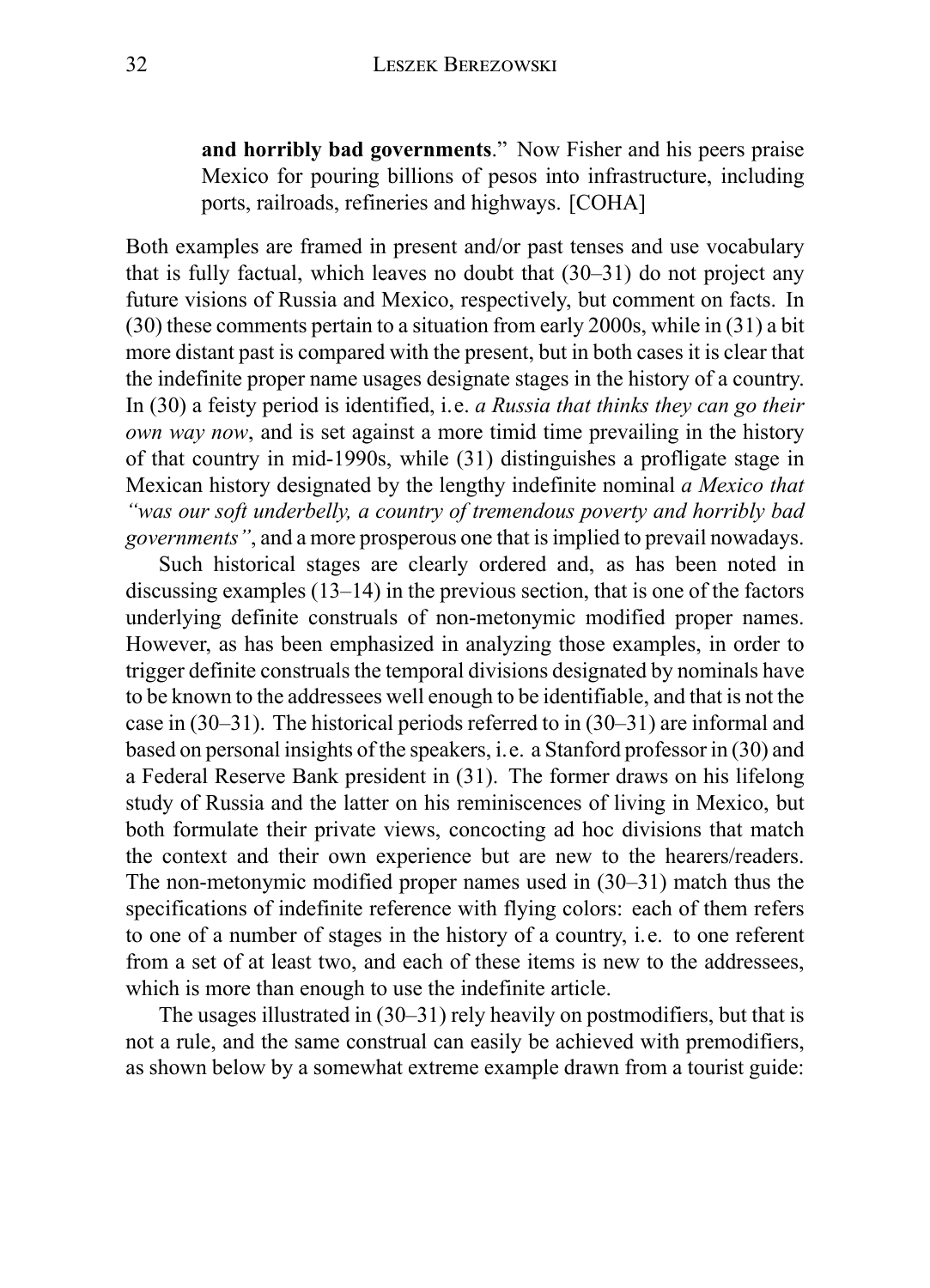(32) There was **a Roman York** (Hadrian came this way) then **a Saxon York**, **a Danish York**, **a Norman York** (William the Conqueror slept here), **a medieval York**, **a Georgian York**, **a Victorian York** (a center a flourishing rail business), and certainly **a 20 th. – century York**. (Porter 1985: 544)

The example is exceptional in that it subsumes as many as eight indefinite usages of a modified geographical name in the span of a single sentence, listing in that way 8 distinct stages in the history of York in northern England. The rationale behind all these indefinite construals is, though, essentially the same as in (30–31) and betrayed by the genre of the book the example is culled from. Since it is a guidebook, it is based on the assumption that its author has already been to York and seen the sights but the readers have not done so yet. Consequently, the construal of the labels the author coined to sort York historical sites into 8 historical sets on the basis of his experience has to be indefinite.

Ultimately, the indefinite usages in (30–32) are thus fundamentally similar to those discussed earlier on in this section in that all of them refer to stages in the history of a polity or city. The only major difference is that in (17–27) the referents of all such stages were implicit and had to be inferred from a combination of contextual clues, whereas in (30–32), due to their factual status, the stages are referred to far more explicitly and are either simply listed, as in (30) and (32), or only one of them needs to be inferred, as in (31).

#### **7 Conclusions**

The paper has explored the rationale behind the use of the indefinite article with non-metonymic modified English proper names and has shown that in such cases it is used under the same conditions as elsewhere in English, i.e. if a singular countable nominal refers to one referent freely selected by the speaker/writer from a set comprising at least two items. In the case of personal proper names it is made possible by modifiers designating temporary conditions of the referent that may surface at any time, and in the case of geographical proper names by two sets of contexts: a more frequent one, in which the speaker/writer outlines a desired future situation of a polity, and a more rare one, in which an ad hoc division of the history of a geographical entity into two or more stages is created.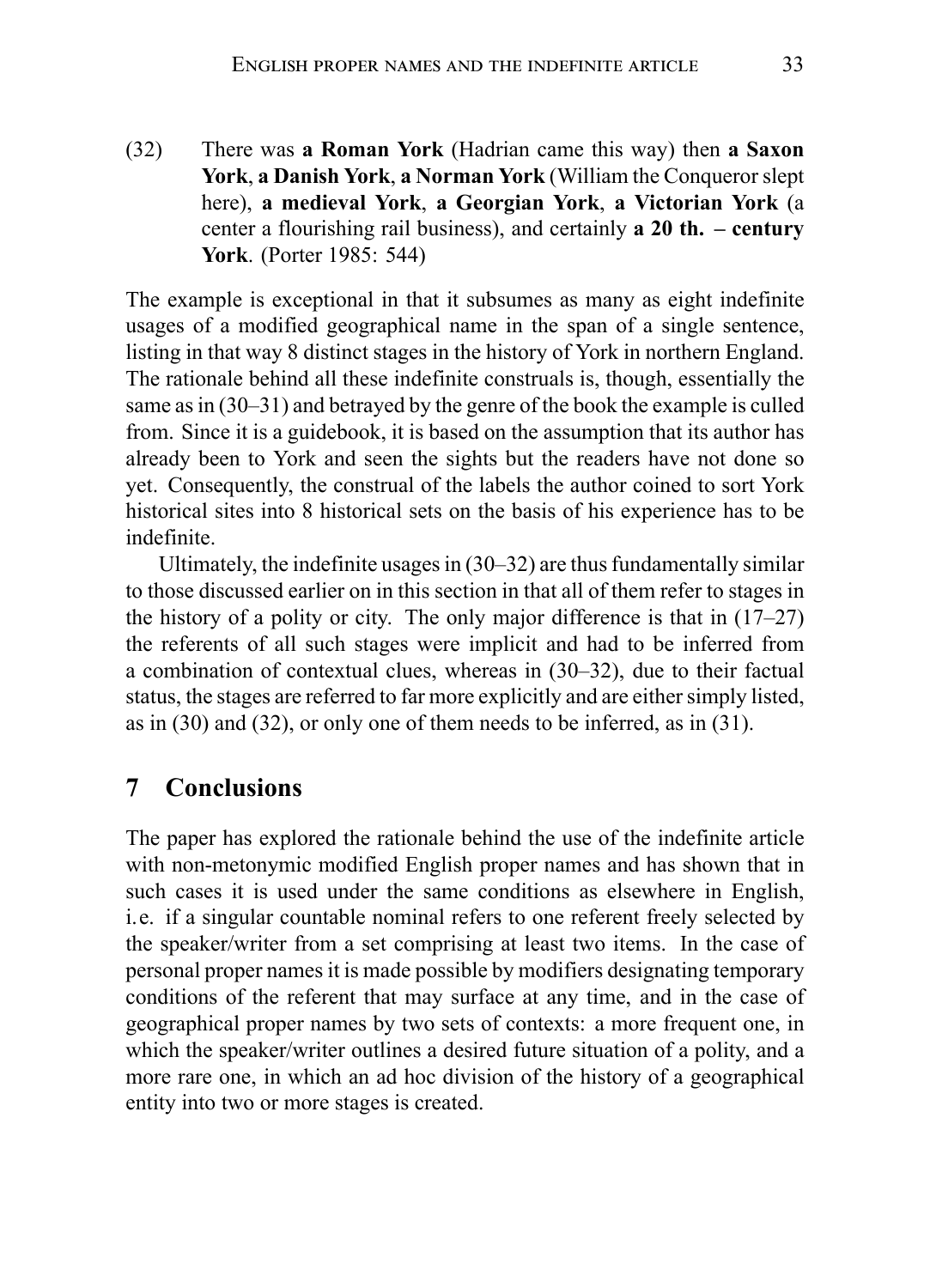Modifying a personal proper name with an adjective designating a transient condition makes it possible to conceptualize the referent as the locus of alternative moods, views and emotions, i.e. as an equivalent of a set of two or more potential referents, and the free choice of such items by the speaker/writer may be approximated by the fact that the conditions denoted by the modifiers change quite unpredictably. In a similar fashion, framing a geographical proper name in a sentence referring to a future condition of a polity creates an implied contrast with the current one, which gives the speaker/writer a choice from a set of two items, and the same is even more explicitly the case if two or more historical stages of the referent are identified.

All three scenarios thus meet the basic specifications of indefinite reference in that they ensure that there is a number of potential referents to choose from and their construal depends on contextual considerations, which confirms that non-metonymic modified proper names taking the indefinite article indeed refer to particular name bearer manifestations as noted in Payne & Huddleston (2002: 521), i.e. to spatial-temporal slices or aspects of the entity bearing a proper name as they have been more vividly defined in Matushansky (2015: 4). Consequently, the evidence examined in the paper refutes the claim that modified proper names taking the indefinite article remain definite and should be treated on a par with any other proper names, as argued in Van Langendonck (2007: 176) and in Van Langendonck & Van de Velde (2016: 17) and presumed in a number of earlier publications, e.g. Hewson (1972) or Berezowski (2001). Furthermore, a corollary of the finding that there are proper name usages that marginally meet the standard conditions for the selection of the indefinite article is that in any such contexts the definite and indefinite articles are not freely interchangeable and the use of the indefinite one is substantially more frequent. Consequently, the assumption underlying the analysis of non-metonymic modified proper names in Payne & Huddleston (2002), Matushansky (2006; 2008; 2015), and von Heusinger  $&$  Wespel (2007), i.e. the assumption that in modified proper names there is no difference between choosing the definite or indefinite article, is untenable.

In the case of personal proper names this conclusion is corroborated by showing that they tend to be given indefinite construals when they are modified by adjectives designating short-lived conditions, e.g. *angry*,*relaxed*, *smiling*, etc., while definite construals predominate when the modifiers denote more permanent states, e.g. *famous*, *great*, etc. The examination of corpus data has thus confirmed the observation noted in Van Langendonck (2007: 178). In the case of geographical proper names framed in contexts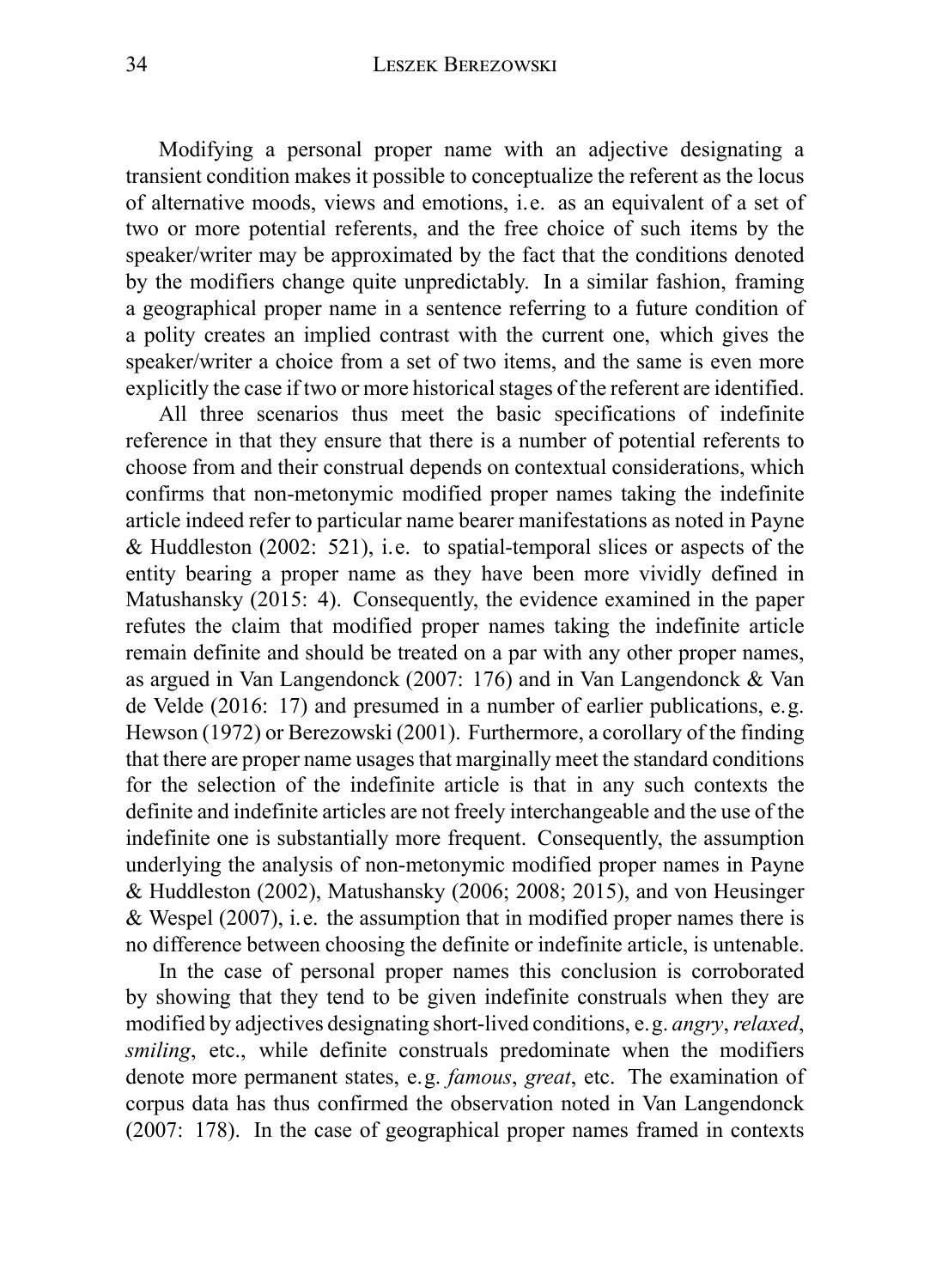designating future conditions of polities that are sought after by a variety of movements and individuals, it was likewise shown that the indefinite article tends to be used when such goals are actively pursued. When they are reached, the use of articles reverts to the standard pattern, whether the proper names are modified or not, i.e. no article, e.g. *Poland*, *newly united Germany*, or the definite one, e.g. *the UK*, *the independent United States*, as the case may be. In modified geographical proper names that refer to historical stages of cities and polities, it was furthermore demonstrated that the indefinite article tends to be selected when the division into periods is novel and not yet known to the addressees.

The use of articles with non-metonymic modified proper names is thus governed by quite distinct but testable conditions that are laid out by the interaction of the contextual factors described in detail in the two previous sections and summarized above.

### **References**

- Aarts, Bas. 2011*. Oxford English grammar*. Oxford: Oxford University Press.
- Berezowski, Leszek. 2001*. Articles and proper names*. Wrocław: Wydawnictwo Uniwersytetu Wrocławkiego.
- Betz, Emma. 2015. Recipient design in reference choice. *Gesprächsforschung* 16. 137–173.
- Biber, Douglas & Johansson, Stig & Leech, Geoffrey & Conrad, Susan & Finegan, Edward. 1999*. The Longman grammar of spoken and written English*. London: Longman.
- Chesterman, Andrew. 1991*. On definiteness: A study with special reference to English and Finnish*. Cambridge: Cambridge University Press.
- Coates, Richard. 2006. Properhood. *Language* 82(2). 356–382.
- COCA = Davies, Mark. 2008–*. The Corpus of Contemporary American English (COCA)*.

(https://www.english-corpora.org/coca/). (Accessed 2020-11-19).

- COHA = Davies, Mark. 2010*. The Corpus of Historical American English (COHA)*. (https://www.english-corpora.org/coha/). (Accessed 2020-11-24).
- Gundel, Jeanette & Hedberg, Nancy & Zacharski, Ron. 1993. Cognitive status and the form of referring expressions in discourse. *Language* 69(2). 274–307.
- Hawkins, John. 1978*. Definiteness and indefiniteness: A study in reference and grammaticality prediction*. London: Croom Helm.
- 1991. On (in)definite articles: Implicatures and (un)grammaticality prediction. *Journal of Linguistics* 27(2). 405–442.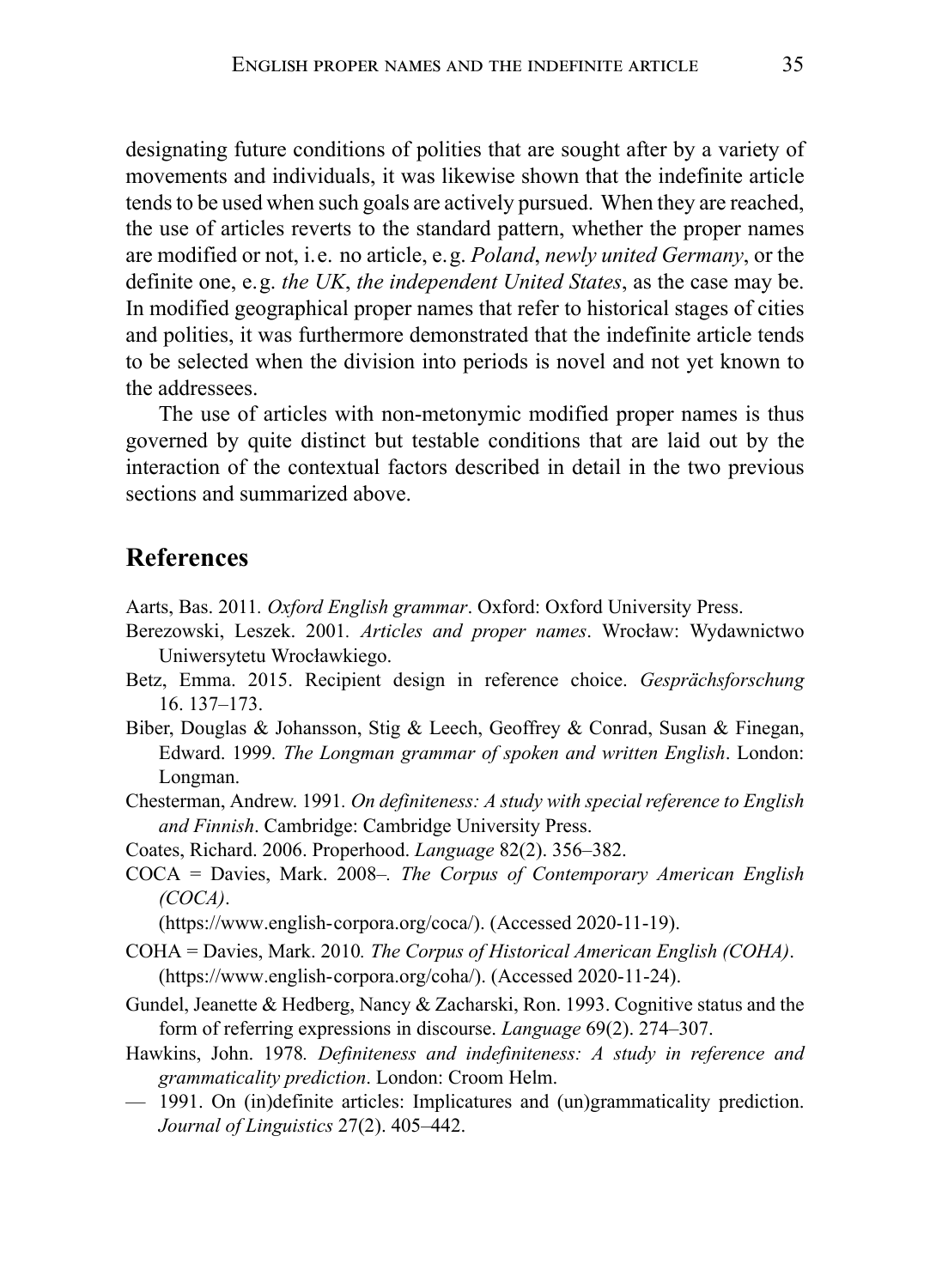Hewson, John. 1972*. Article and noun in English*. The Hague: Mouton.

- Huddleston, Rodney. 1984*. Introduction to the grammar of English*. Cambridge: Cambridge University Press.
- Kleiber, Georges. 1981*. Problèmes de référence: Descriptions définies et noms propres*. Paris: Klincksieck.
- Kripke, Saul. 1980*. Naming and necessity*. Harvard: Harvard University Press.
- Matushansky, Ora. 2006. Why Rose is the Rose: On the use of the definite article in proper names. In Bonami, Olivier & Cabredo Hofherr, Patricia (eds.), *Empirical issues in syntax and semantics 6: Papers from CSSP 2005*, 285–307. Paris: Colloque de Syntaxe et Sémantique à Paris.
- 2008. On the linguistic complexity of proper names. *Linguistics and Philosophy* 31. 573–627.
- 2015. The other Francis Bacon: On non-bare proper names. *Erkentniss* 80. 335–362.
- Mill, James Stuart. 1843*. A system of logic*. London: Longmans.
- Paul, Matthias. 1994. Young Mozart and the joking Woody Allen: Proper names, individuals and parts. In Harvey, Mandy & Santelmann, Lynn (eds.), *Proceedings from Semantics and Linguistic Theory IV*, 268–281. Ithaca, NY: Cornell University.
- Payne, John & Huddleston, Rodney. 2002. Nouns and noun phrases. In Huddleston, Rodney & Pullum, Geoffrey K. (eds.), *The Cambridge grammar of English*, 323–524. Cambridge: Cambridge University Press.
- Porter, Darwin. 1985*. Frommer's guide to England and Scotland*. New York: Simon & Schuster.
- Quirk, Randolph & Greenbaum, Sidney & Leech, Geoffrey & Svartvik, Jan. 1972*. A grammar of Contemporary English*. London: Longman.
- Russell, Bertrand. 1971. Descriptions. In Rosenberg, Jay & Travis, Charles (eds.), *Readings in the philosophy of language*, 166–175. Engelwood Cliffs: Prentice Hall.
- Seppänen, Aimo. 1982. Restrictive modification and article usage with English proper names. *Umeå Papers in English* 1. 1–27.
- Van Langendonck, Willy. 2007*. Theory and typology of proper names*. Berlin: Mouton de Gruyter.
- Van Langendonck, Willy & Van de Velde, Mark. 2016. Names and grammar. In Hough, Carole (ed.), *The Oxford handbook of names and naming*, 14–35. Oxford: Oxford University Press.
- Vartiainen, Turo. 2013. Subjectivity, indefiniteness and semantic change. *English Language and Linguistics* 17(1). 157–179.
- von Heusinger, Klaus. 2006. Salience and anaphoric definite noun phrases. *Acta Linguistica Hafniensia* 38(1). 33–53.